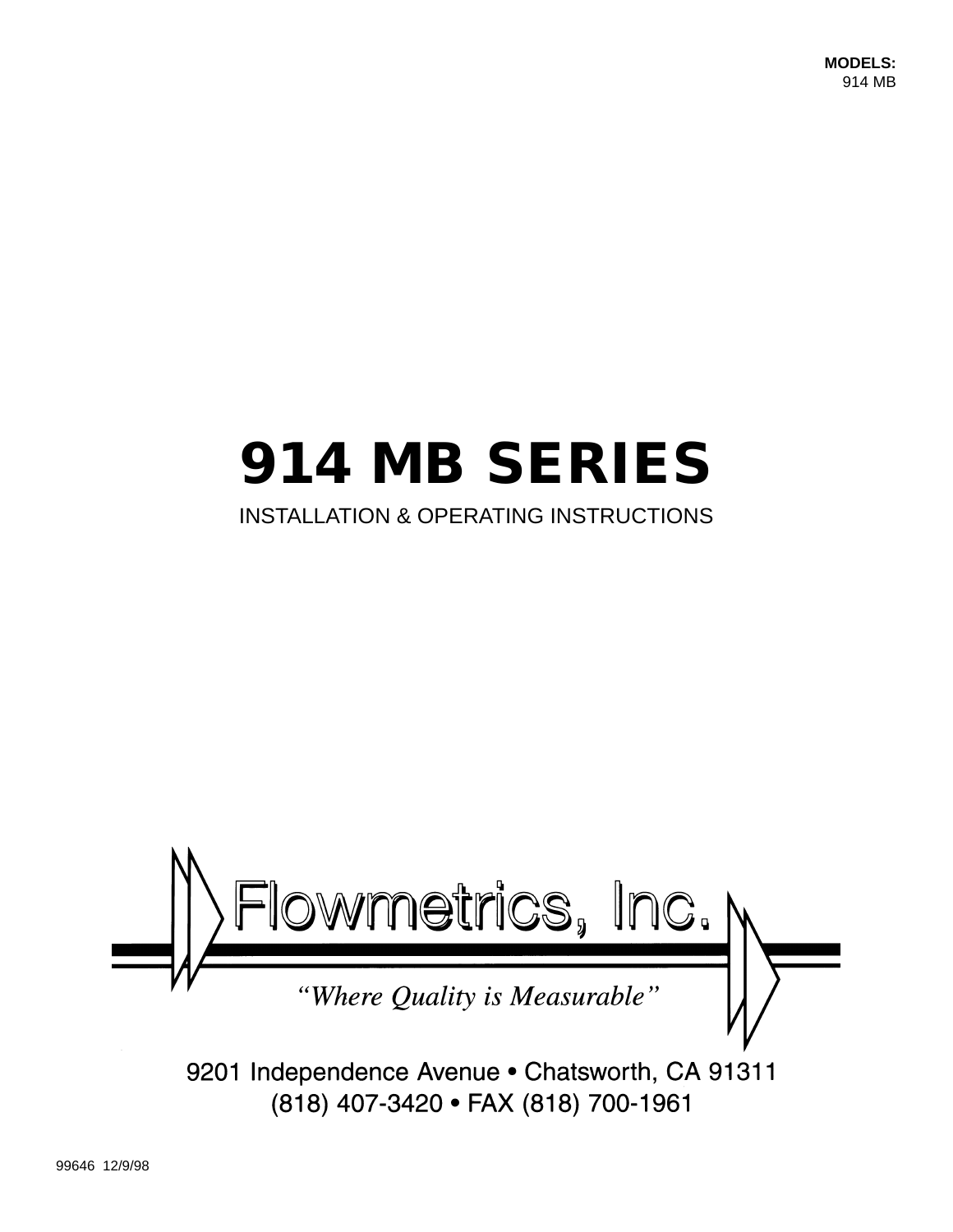# **TABLE OF CONTENTS**

| RS232 & RS422 INTERFACE CARD OPERATION  17 |
|--------------------------------------------|
|                                            |
|                                            |
|                                            |
| <b>WARRANTY</b>                            |

DECODING PART NUMBER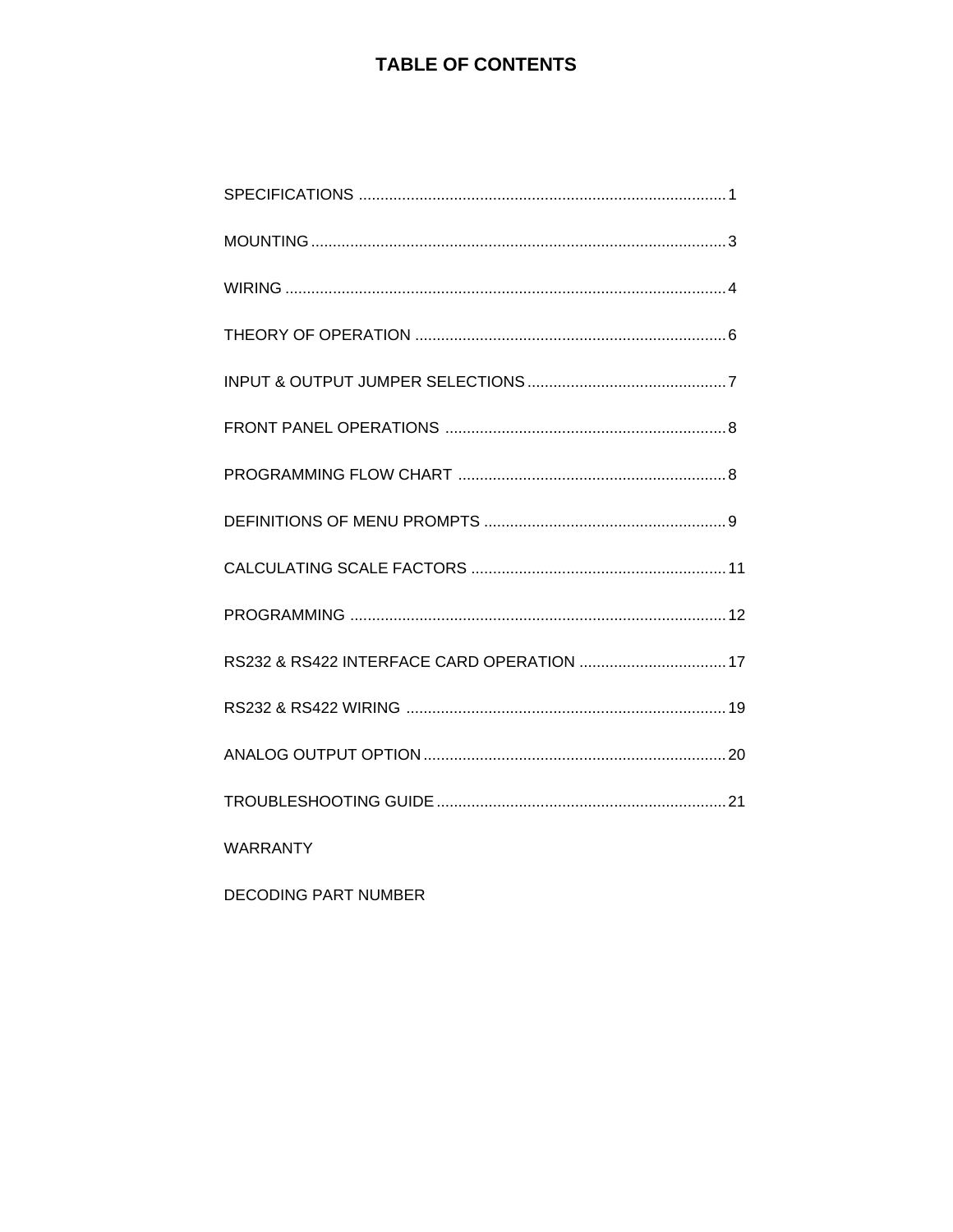# **Features**

- 5 Digit Scaling Factor
- Display Rate, Batch Size and (Batch Total or Grand Total)
- Second B Relay Programmable for Output at Prewarn or selected Batch/Grand Total
- Pulse Input 10 kHz Max.
- Security Lockout
- RS422/RS232 Serial Communication
- NEMA 4X / IP65 Front Panel
- 30mV Magnetic Pickup Inputs
- 4-20mA or 0-20mA Analog Output

#### **Application:**

This miniature batcher is ideal for all batching applications. The display will show Batch Amount, Rate and Batch/Grand Total at the push of a button. The Start and Stop buttons make batching simple.

#### **Description:**

The 914 MB is a 6 digit totalizer and 4.5 digit ratemeter with two relay outputs. One output is dedicated to the batch amount (Preset A), the other can be activated for Prewarn or Batch/Grand Total. The unit can count up to the preset (reset to 0) or down from the preset (set to preset). Start, Stop and Reset functions can be activated from the front panel or remote inputs.

An analog output (assignable for Rate or Batch Amount) is available for data logging.

Up to 99 units can communicate to a host computer on a single RS232 or RS422 loop.

#### **Specifications:**

**Display:** 6 digit, 0.55" High LED **Input Power:**

110 VAC ± 15% or 12 to 15 VDC 220 VAC ± 15% or 12 to 15 VDC 24 VAC ± 15% or 12 to 15 VDC

**Current:** 250 mA DC max. or 6.5 VA AC **Output Power:** (AC powered units only) +12 VDC @ 50 mA, unregulated -10 + 50% **Temperature:**

# Operating:

+32°F (0°C) to +130°F (+54°C) Storage:

-40°F (-40°C) to +200°F (93°C)

**Humidity:** 0-90% Noncondensing

**Memory:** EEPROM stores data for 10 years if power is lost.

#### **Inputs:**

- 3: High Impedance DC pulse input 4-30 VDC (high), Open or 0- 1 VDC (low), 10 k $\Omega$  imp. 10 kHz max. speed.
- 3M: Mag. Input, accepts 30mV input (50 V max.) signals 10 K $\Omega$ imp. 5 kHz max.

# **Stop / Reset:**

Front Panel:

STOP/RST button stops batch if batch is running, Resets displayed value and control output if batch is stopped.

Remote:

4-30 VDC, positive edge: stops batch if batch is running, Resets batch amount if batch is stopped.

**NOTE:** Hold either front or remote reset active to inhibit any start inputs.

**Start:**

#### Front Panel:

START button Starts batch by energizing Relay A (and Relay B if Prewarn selected).

Remote:

4-30 VDC, positive edge: Starts batch by energizing Relay A (and Relay B if Prewarn selected).

**Scaling Factor** (K-Factor)**:** A user programmable K-Factor is used to convert the input pulses to engineering units. The 5 digit K-Factor divider, with decimal keyed into any position, allows easy direct entry of any K-Factor from 0.0001 to 99999.

**Presets:** Two control outputs are provided. A 5 digit value can be entered for both presets. The decimal point location is the same as the counter (No decimal in Batch Total counter).

PRESET A:

The preset A output is dedicated to the batch amount. When START is activated, Relay A will energize and remain on until the batch is complete or the batch is stopped.

PRESET B:

The preset B output can be programmed to activate as a Prewarn (for two stage batch control) or activate on Batch Total or Grand Total (selectable).

When set for PREWARN, Relay B will energize when START is activated and drop out at Prewarn number before preset.

When set for Batch Total or Grand Total, Relay B will activate when the batch total or grand total counts up to preset B amount. The output ON time can be set for a duration (0.01 to 99.99 sec.) or latched (0.00 setting). If a value other than 0.00 is set for the duration, the batch total or grand total will autoreset at preset B.

#### **Control Outputs:**

Relays:

2 each N.O. Relay; 10 Amps 120/240 VAC or 28 VDC. (N.C. relay contacts and NPN transistor output available with solder jumpers. Transistor output is internally pulled up to 10 VDC through relay coil, sinks from 10 VDC to 0.5 V @ 100 mA)

Analog Output:

An optional 4-20mA (0-20mA) output is available for the Mini-Batch series. The output can be programmed to track rate or batch amount. Connections are via a 2 terminal pluggable screw connector. Programming is accomplished by using the front panel in conjunction with rear dip switches. Accuracy: ±.25% FS worst case. Compliance Voltage: 3 to 30 VDC non inductive.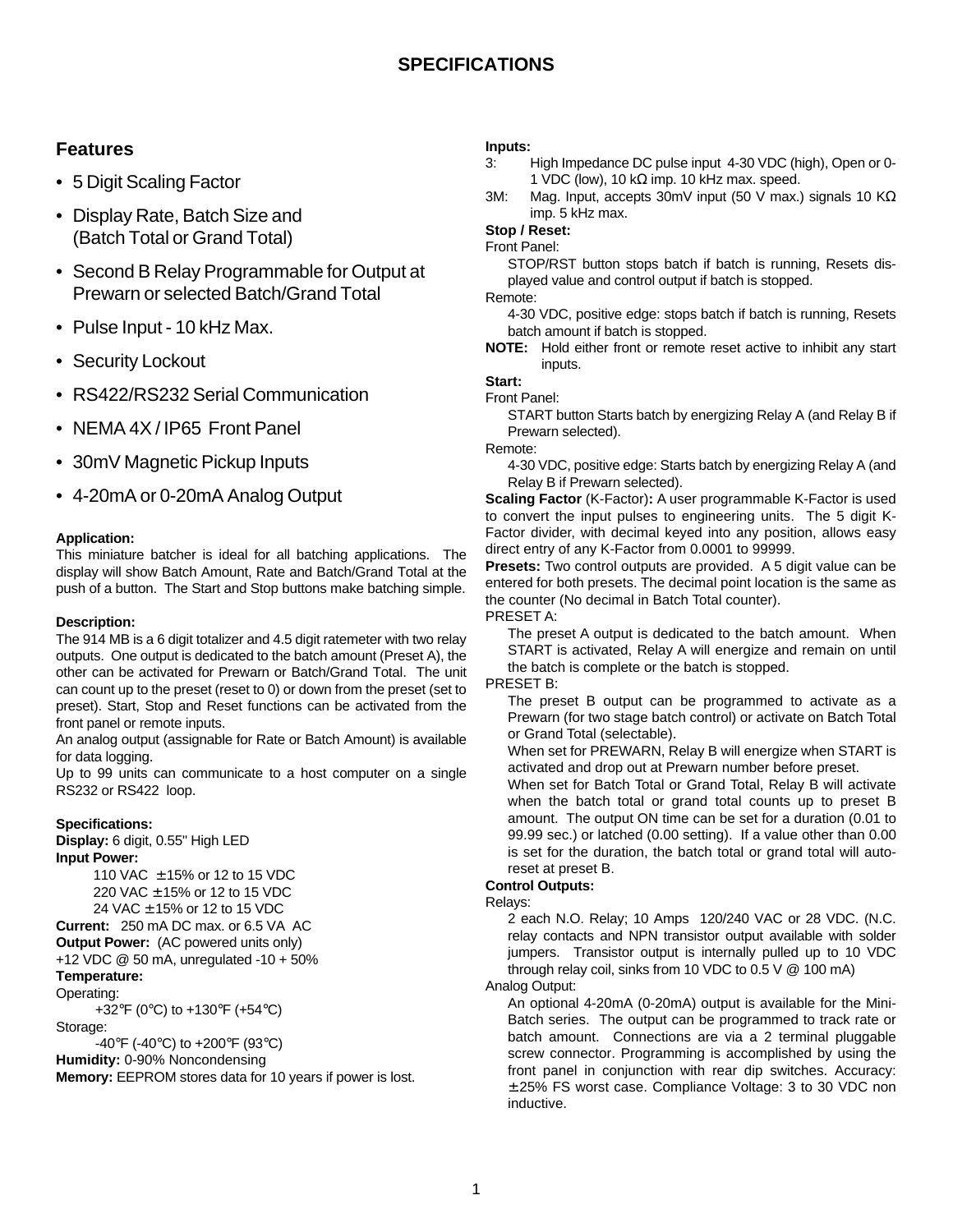# **SPECIFICATIONS** (continued)

**Lockout:** Unauthorized front panel changes can be prevented by entering a user selected 5 digit code. The front panel can be completely locked out (except Start & Stop) or the preset can remain accessible.

**Ratemeter:** Accurate to 4 1/2 digits (±1 display digit). The rate display updates once per second. The rate meter can be programmed to sample from 2 to 24 seconds maximum, and autorange up to 5 digits of significant information. The ratemeter displays in units per second, minute or hour.

**Batch or Grand Totalizer**: In addition to viewing the batch amount, a second counter can be viewed. This counter is programmable to count either the number of batches (Batch Total) or the grand total count (Grand Total).

**RS232/RS422 Serial Interface:** If the serial interface option is supplied, up to 99 units can be linked together. (The terminal addressing the unit must be capable of driving all loads in the loop.) Unit status and new set points can be communicated by serial communication. Mode changes, however, must always be made on the front panel.

#### **Dimensions:**





The 914 MB is the central controller for this feed batching application. The batcher is mounted on the dispensing truck and controls the dispensed amount of feed for each batch.

A sensor in the dispensing unit (auger or conveyer) sends pulses to the 914 MB. This information is scaled by the batcher and displayed as pounds. The operator simply enters the amount of feed (in pounds) and presses the START key. Relay A energizes and sends power to the dispensing unit motor control. As the feed is dispensed, the 914 MB counts the pounds. Relay A drops out when the count reaches Preset (PRE A). The second counter is programmed to count the Grand Total. This allows the operator to keep track of the total amount of feed dispensed at each stop. The second counter may also be programmed as a Total Batch counter to keep track of the number of batches at each stop.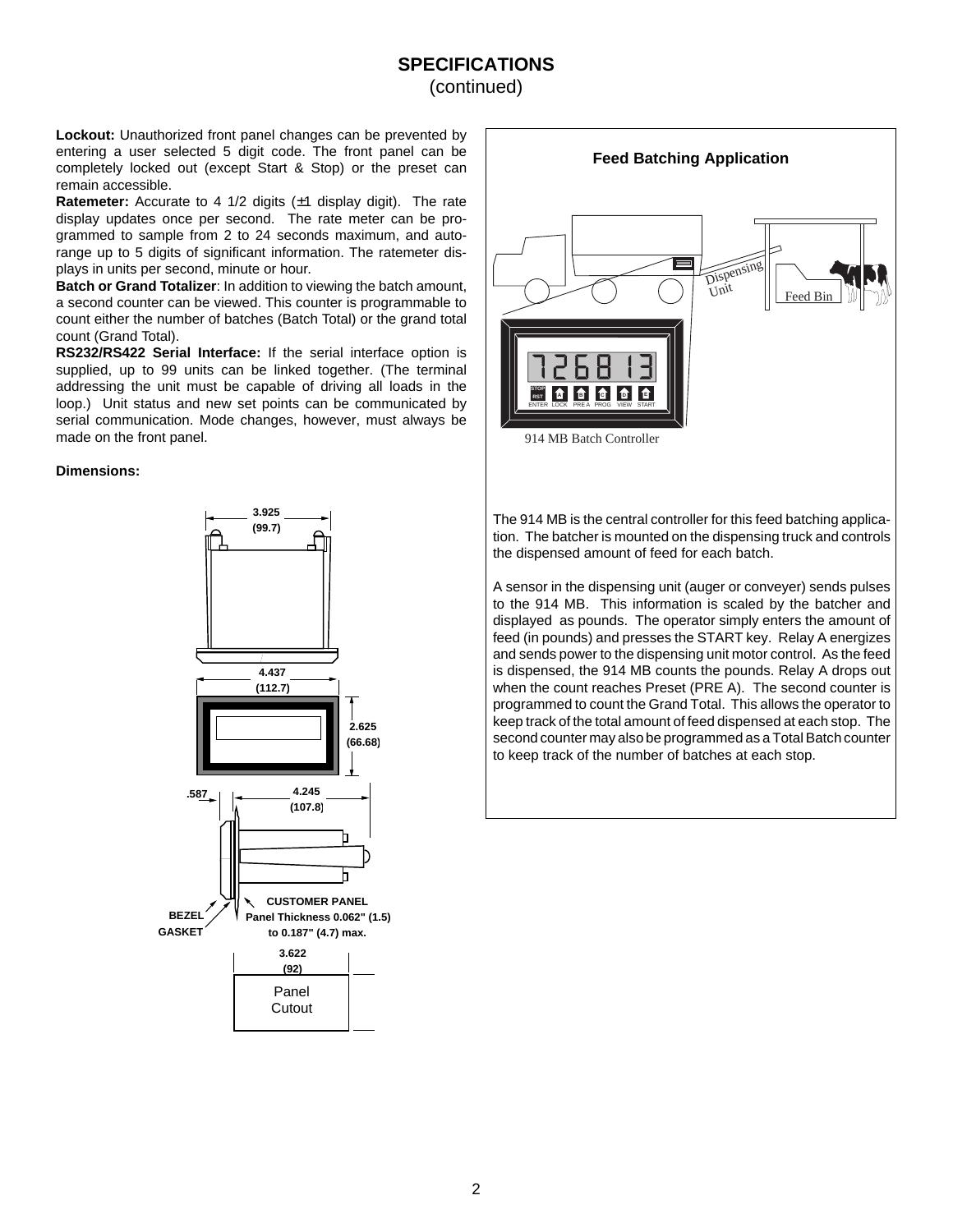# **MOUNTING**

The unit is designed to be mounted with a gasket providing a water tight seal. Two mounting brackets are provided to secure the unit to the panel. A panel less than .1" may distort if the clamps are screwed too tightly.

Slide the body of the unit through the rubber gasket. Insert the unit into the panel. As shown in "FIG. A", slide the brackets up the groove to press against the back of the panel. Insert screws into rear of brackets and tighten them evenly and alternately. Do not over tighten! A normal level of torque is required. Maximum torque should be 3" pounds.

This product is designed to be panel mounted and is NEMA 4 rated if proper mounting procedures are followed and the required and supplied hardware is correctly used.

If the panel in which the unit is mounted is less than .125 of an inch thick, the possibility exists that there will be some flexing. Should this flexing occur, the resulting deformation of the panel could cause a loss of the water tight seal. In case this should occur, the use of silicone or other sealant would be recommended.

This product is designed to the NEMA 4 rated. However, the fact that we are unable to control either the location in which the device is installed or the actual installation itself requires that the company's liability shall extend only to the repair or replacement of a defective product.

We are prepared to offer additional assistance in those special situations where normal mounting methods do not seem to satisfy the customers needs. This assistance may be obtained by calling the factory and asking for Application Engineering.

#### **FIG. A**



#### **DIMENSIONS**

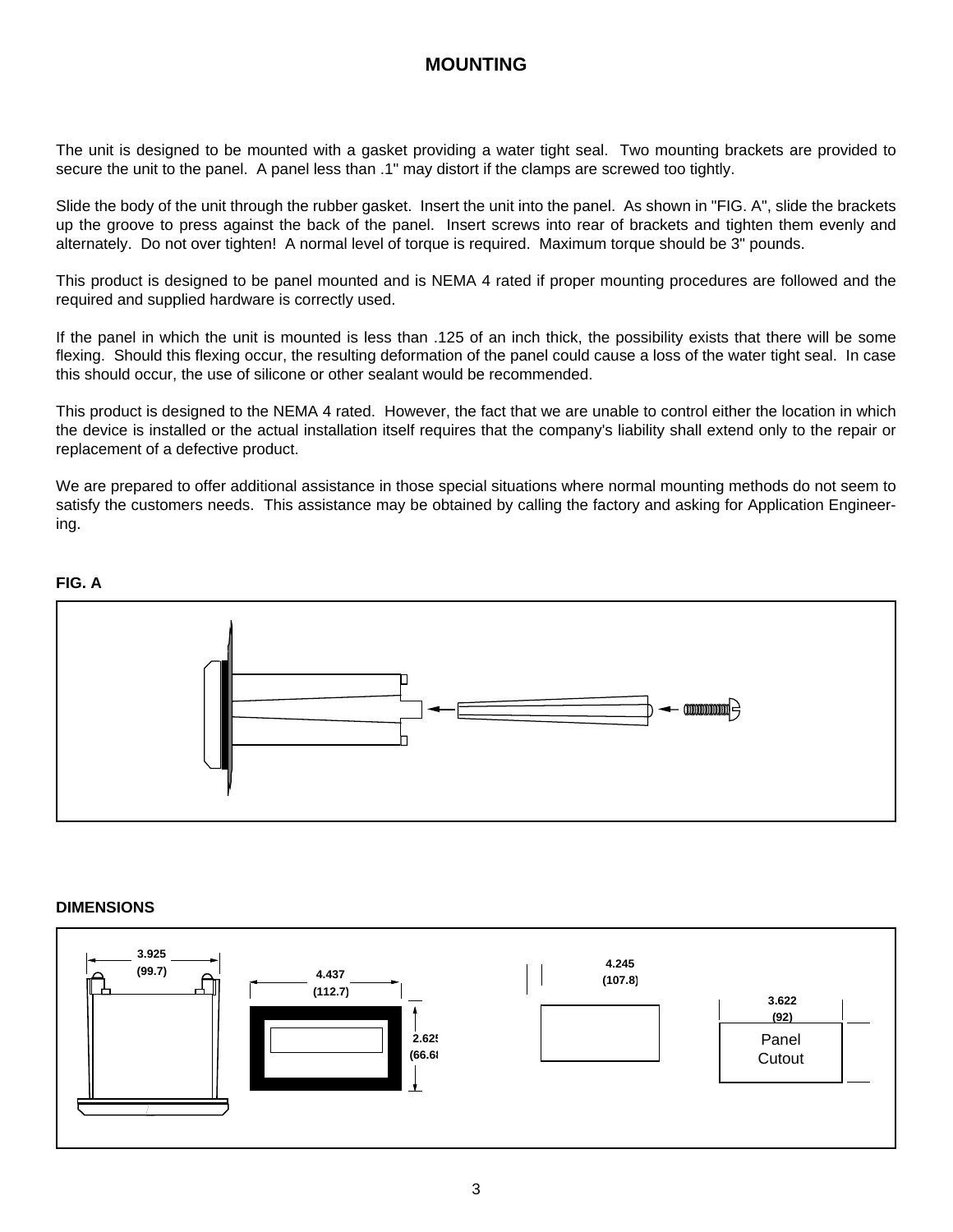## **WIRING**

The rear terminal contains 12 screw terminals for connecting #14 to #28 gauge wire.

The unit is controlled by a microprocessor and, therefore, an electrically "noisy" environment could cause operating problems. The input power line should not be common to power lines for motors, pumps, contactors, etc.

The unit is designed to be immune from line or RF voltage interference. In some environments voltage spikes of over 100 volts, even 1000 volts, can occur. When common to a power line driving motors voltage fluctuations can be extreme and rapid. Lines driving DC or AC solenoids, relays, or actuators can also cause problems.

Four sources of noise can occur:

- 1) AC power line noise If the unit cannot be connected to a clean power source, an inductive load suppressing device (MOV as GE # V130LA1 or Resistor Capacitor as Paktron # .2 uf/220 ohm @ 400V) can be installed. Although locating the suppressor across the AC supply at the unit should help, best results are obtained by connecting the suppressor across the leads of the "load" at the device causing the spike.
- 2) Input line noise -The noise is carried on the input and D.C. ground lines. Make sure the input wires are never run into the unit in a bundle with power input lines. Also, keep these input lines isolated from inductive lines from devices drawing heavy loads. If there is a possibility of electrical noise, we recommend using shielded cable, with the shield being hooked to the D.C. ground terminal on the instrument, and to "earth" at one point in the circuit, preferably at the D.C. ground terminal of the unit.
- 3) Output lines The unit has two relay outputs. When these outputs are used to run external relays or solenoids, spikes can be generated upon activation. This noise can spread through the instrument causing operating problems. If the source is a D.C. operated device, a general purpose diode (IN4004) placed across the solenoid prevents electrical noise spikes. Connect the cathode (banded side) to the more positive side of the coil. If the source is an A.C. operated device, use a MOV or Resistor Capacitor across the coil.
- 4) 12 VDC output supply Noise can be generated on the 12 VDC output supply if it is used to drive inductive loads or if the current draw exceeds 50 mA. Insure that all inductive loads have a diode (such as IN4004) across the coil and that the current does not exceed 50 mA.



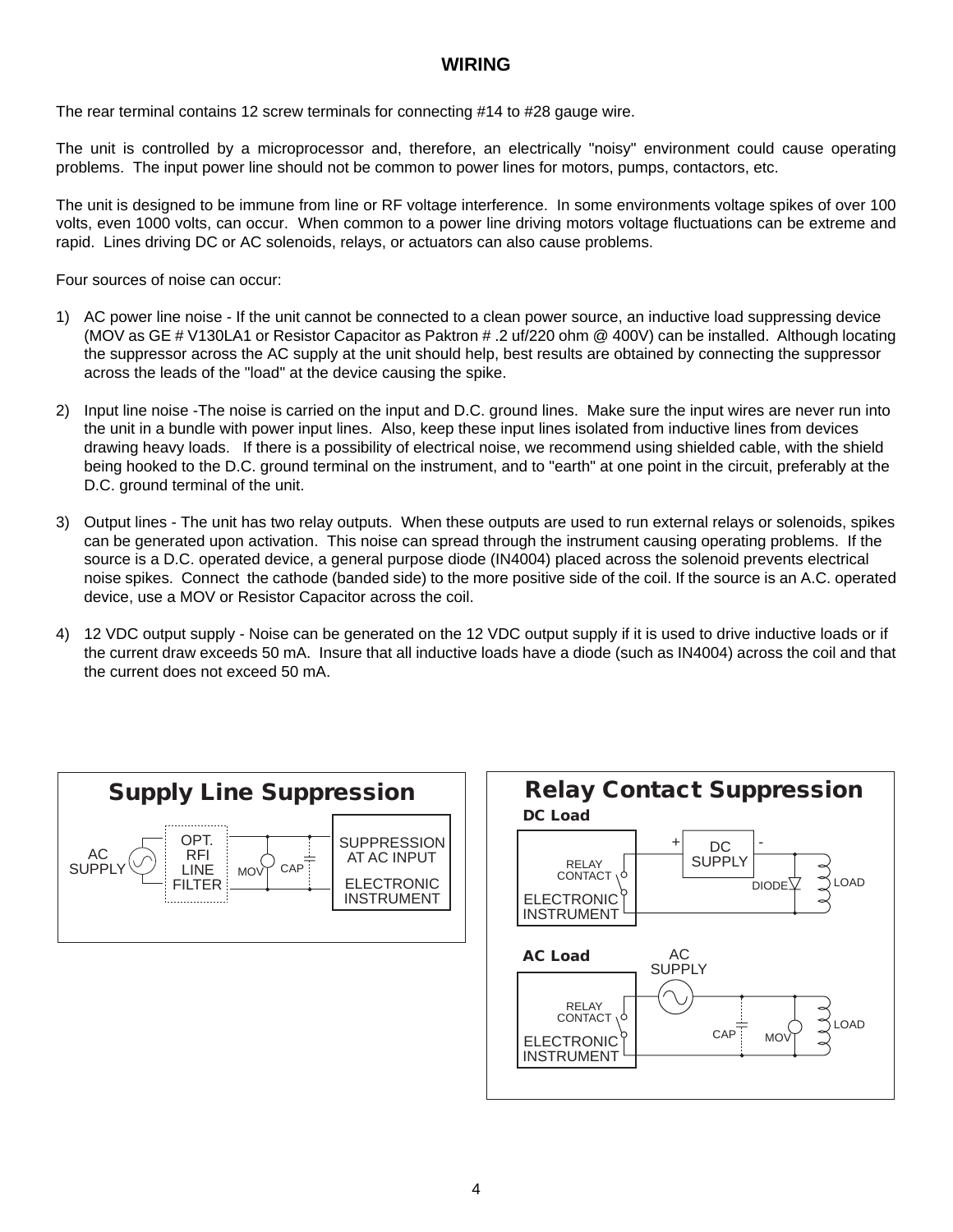# **WIRING**

#### (continued)

#### **AC / DC Power Connections**

NOTE: Connect power only after other connections are finished. Do not touch the live AC power terminals! The unit has been designed with an isolated AC input. Thus, polarity is not a concern for the AC input. Connect AC power to pins 11 and 12. The chassis is plastic, therefore earth ground is not used. For D.C. operation, connect + 12V to pin 7 and - D.C. to pin 8.

#### **Sensor Connections**

These diagrams show how to hook typical input sensors to the unit. The unit supplies an unregulated 12 Volt (50mA) output to power these sensors (Pin 7).

A valid pulse is one which makes a transition from the off-state (0 to 1V) to the on-state (4 to 30V): a positive going edge. The input impedance is 10K Ohms to ground. The unit can be programmed from the front panel for slow switch closure inputs up to 40Hz (select "Lo CPS"), or solid state switches (select "hi CPS") up to 9.99KHz. No rear terminal jumpers are required. Use PNP (sourcing) type pulsers.

#### **Wiring Terminations:**





#### **Typical Flowmeter Connections**



#### **Typical Sensor Connections**

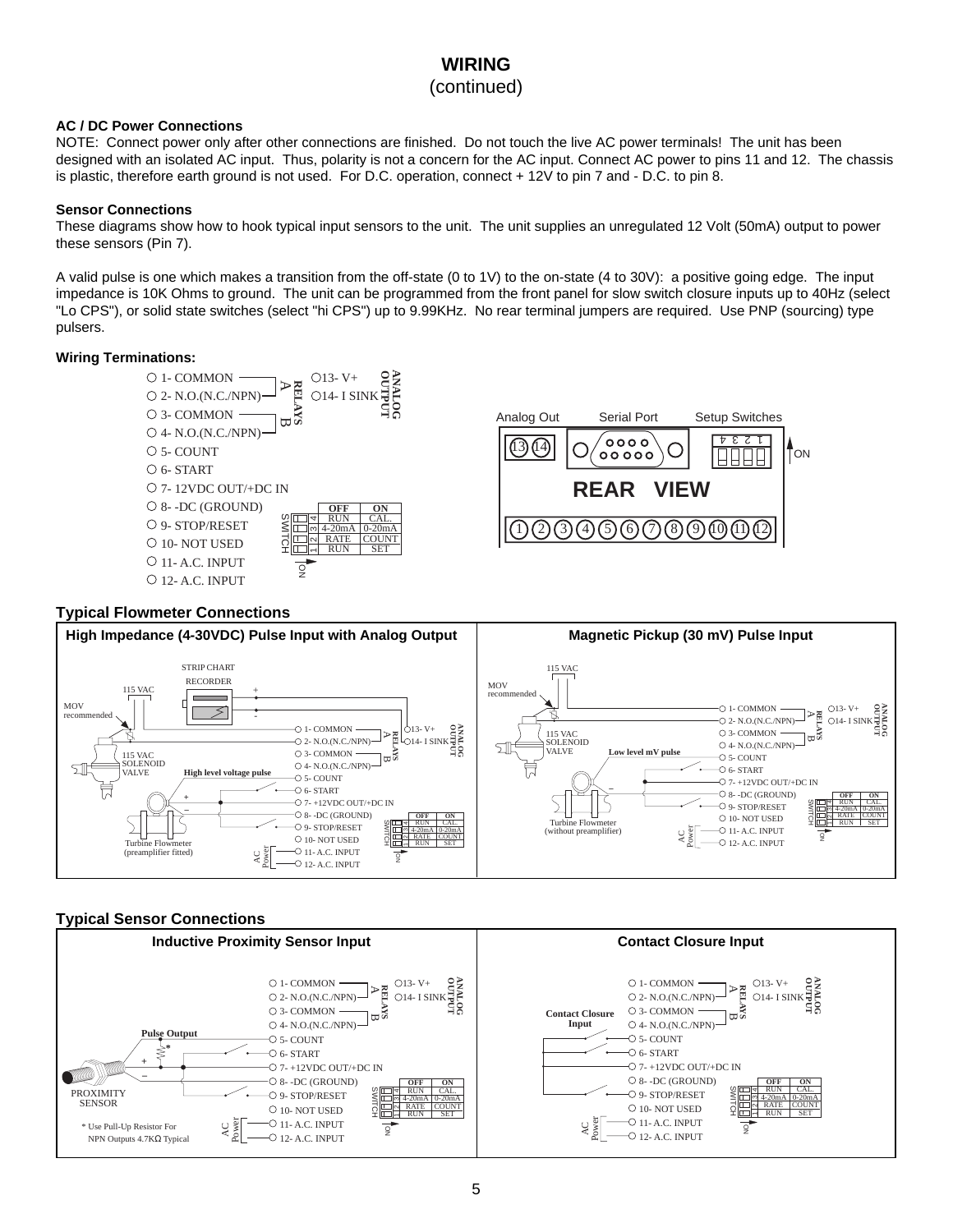## **Batching**

After the batcher has been programmed, it will operate as follows:

The unit will reset to "0" (count up mode) or load Preset A (count down mode) when RESET/STOP is activated. (front button or rear input)

When Start (front button or rear input) is activated, Relay A (and Relay B if Prewarn is selected) will energize and the right decimal will light. The unit will count in engineering units corresponding to the input scaling.

If Prewarn is selected for Relay B, Relay B will drop out when the count is at the selected number (Preset B) before final Preset A. When Preset A (or "0") is reached, Relay A drops out and the right decimal turns off. (The right decimal turns on whenever Relay A is energized). At the end of the batch the display is immediately loaded with "P" and Preset A number. At this point you can:

> Press START to reset and start another batch Press PRE A to change Preset A Press VIEW to view count (over-run) Press RESET/STOP to reset to "0" (Preset A)

If RESET/STOP is activated while the unit is started, Relay A (and Relay B if Prewarn) will drop out and the last count will remain on the display. Press START to continue the batch or RESET/STOP to abort the batch. All starts are inhibited if RESET/STOP is held active.

#### **Grand Total or Batch Counter**

The second counter (displayed with inverted decimals) can be programmed as a Grand Total or Batch counter. The Grand counter counts the grand total, the Batch counter counts the total number of complete batches. These counters can only be reset from the front panel while viewing them. To reset, press the VIEW key until the displays shows a number with all decimals lit. Press RESET/STOP to reset.

#### **Relay B Operation**

Relay B can be programmed as a prewarn relay or grand total/batch counter alarm.

When Relay B is set for Prewarn, Relay B will energized when the batcher is started. Relay B will drop out when the count is at the selected number (Preset B) before final Preset A. This is often used for slow down (2 stage batching).

When Relay B is set for total (Batch or Grand Total), Relay B will energize for the selected time duration when the Batch/Grand Total reaches Preset B. If the Relay is set to latch, it can be reset by resetting the Batch/Grand Total. (as described above).

## **Relay B as Scaled Pulse Output**

To use output B as a scaled output proceed as follows:

- 1) Select  $9 5$  tot under  $5$  ount section of menu.
- 2) Select bob under relay section of menu.
- 3) Enter the desired duration for the B Relay.
- 4) Set  $PrE b$  at desired scaling ( $PrE b$  is a divider). Maximum output frequency is 15 pulses/second.

#### **Presets**

Preset A can be viewed and changed by pressing the "PRE A" button. The present Preset A will appear. Press buttons "A" through "E" to load in desired Preset A. Press the ENTER button once to enter.

Preset B can be viewed and changed by entering the program menu. Press the PRGM button. PRE B will appear. Press ENTER. The present Preset B will appear. Press buttons "A" through "E" to load in desired Preset B. Press the ENTER button once to enter.

#### **VIEW Button**

The VIEW button allows you to alternately view:

- 1. Count of "A" (Batch)
- 2. Rate of "A" (Batching speed)
- 3.\* A) Grand Total if "gr tot" is selected
	- B) Number of Batches if "bR tot" is selected
- \* All decimal points are inverted when Grand/Batch Total is being displayed.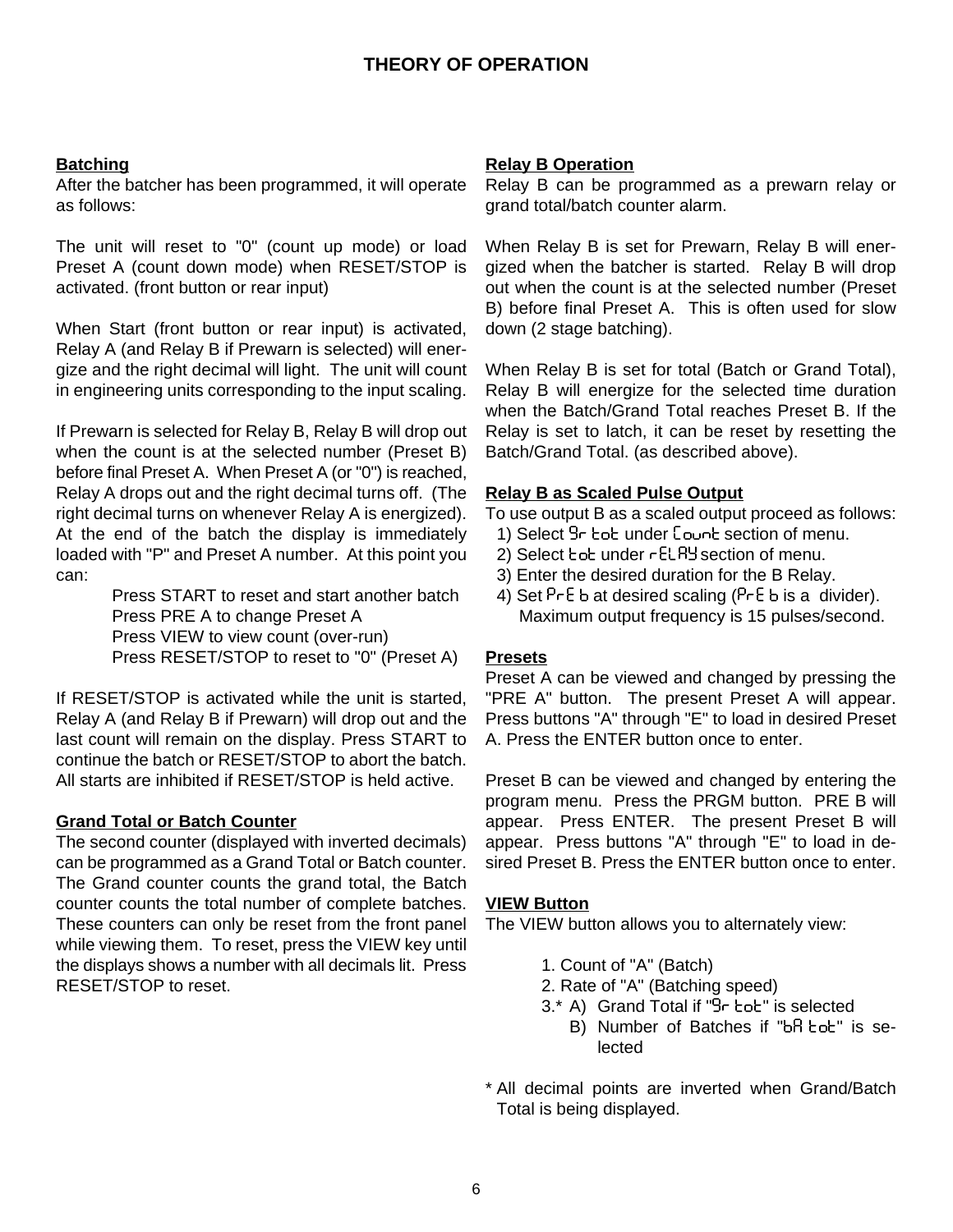## **Output Jumper Selections**

#### **Output Jumper Selections**

Before making any board modifications, be sure power is disconnected and locate the plastic extender to the case at the rear of the unit. To remove the extender locate and remove the two screws which hold it in place. After the extender is removed the PC board will be exposed.

The unit must be removed from the case to access jumpers C & F, all other jumbers can be accessed by removing the plastic extender.

| <b>FUNCTION</b>         | <b>MODIFICATION</b> |               |
|-------------------------|---------------------|---------------|
| "A" RELAY               | <b>CUT</b>          | <b>JUMPER</b> |
| N.C. OUTPUT             | AT "A"              | "B" TO "2"    |
| "B" RELAY               | <b>CUT</b>          | <b>JUMPER</b> |
| N.C. OUTPUT             | AT "D"              | "E" TO "4"    |
| "A" PRESET              | <b>CUT</b>          | <b>JUMPER</b> |
| <b>TRANSISTOR (NPN)</b> | AT "A"              | "C" TO "2"    |
| "B" PRESET              | <b>CUT</b>          | <b>JUMPER</b> |
| <b>TRANSISTOR (NPN)</b> | AT "D"              | "F" TO "4"    |

## **BOTTOM VIEW AT TERMINAL**



# **Millivolt Input Option Jumper Selections**



If the unit has the millivolt input bd.# 20229, the count input can be separately solder jumper programmed to accept either a low millivolt or 4-30 V input. Each unit shipped is programmed according to part number. If solder jumpers are made, the part number should be modified to reflect the changes made

#### C=CLOSE, O=OPEN

| <b>4-30V INPUT</b> | <b>Millivolt INPUT</b> |
|--------------------|------------------------|
| $J1-O, J2-C, J3-O$ | J1-C, J2-O, J3-C       |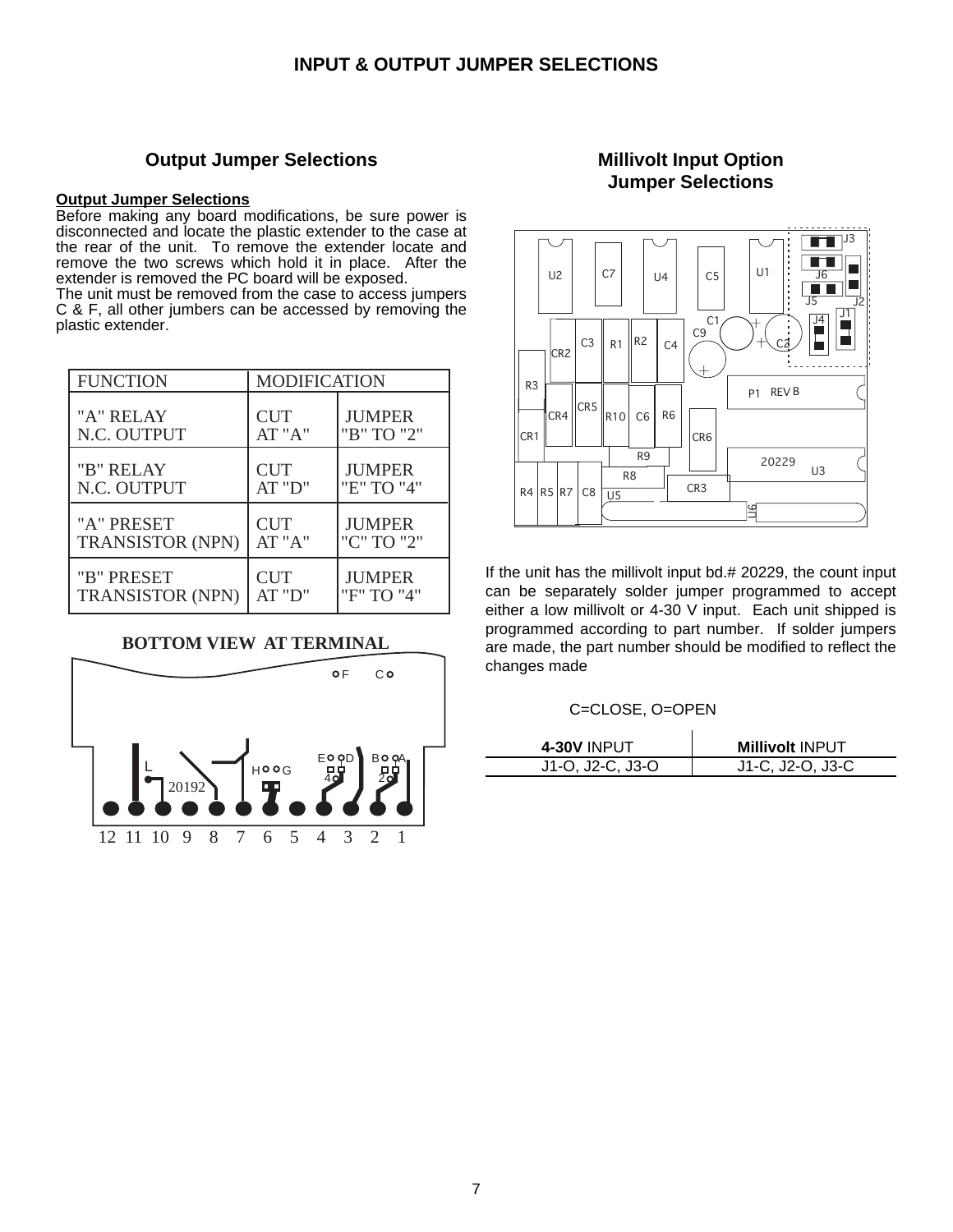# **FRONT PANEL OPERATIONS**



# **PROGRAMMING FLOWCHART**

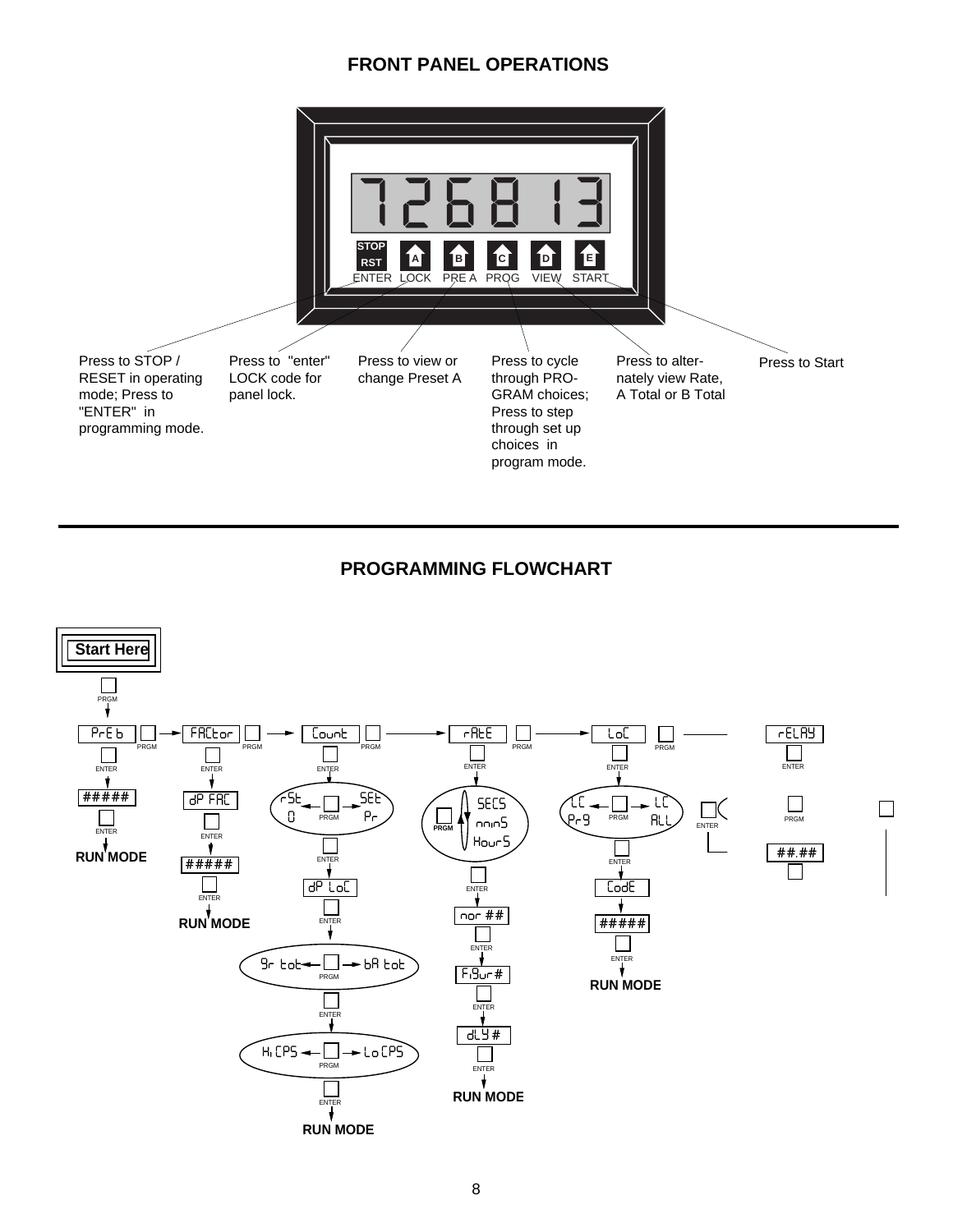# **DEFINITIONS OF MENU PROMPTS**

The following is a list of abbreviations as they appear on the display and front panel of the unit.

#### ABBREVIATION DESCRIPTION

- P<sub>r</sub>E b PRESET B This is the setpoint for Relay B. Preset B can be used as a Prewarn or Grand/Batch Total alarm.
- FREL or SCALING FACTOR This portion of the menu is used to set the 5 digit dividing scale factor for the count input.
- dP F R DECIMAL POINT FOR FACTOR A Enter location of decimal point for scaling Factor A by pressing the button under the digit where the decimal is desired.
- Count **Example PORTION OF MENU FOR SETTING COUNTER VARIABLES**
- r 5 E C RESET TO 0 Counter will reset to 0. The Batcher will count up from 0.
- SEL Pr SET TO PRESET Counter will reset to preset A. The Batcher will count down from preset A.
- d<sup>p</sup> L<sub>o</sub>C DECIMAL POINT LOCATION Enter desired location of decimal by pushing the button under the digit where the decimal is desired. Changing the decimal will change the decimal location in the counters , presets and rate display.
- gr tot GRAND TOTAL- This sets the second counter to count the Grand Total.
- b<sub>a</sub> tot BATCH TOTAL-This sets the second counter to count the number of Batches.
- HIGH COUNTS PER SECOND This sets the unit for high count speeds (0-9.99 kHz)
- Lo CPS LOW COUNTS PER SECOND This sets the unit for contact debounce filtering (0-40 Hz)
- **REE** PORTION OF MENU FOR SETTING RATE VARIABLES
- SEC SECONDS The rate display will read in rate per second.
- minutes- The rate display will read in rate per minute.
- Hour 5 HOURS The rate display will read in rate per hour.
- nor ## NORMALIZING FACTOR Normalizes (averages) the data being received. Higher settings provide more normalizing (averaging) for a more stable display. Derived from the equation: (Old Data x "NOR" + New Data) ("NOR" + 1)
- FIGUR ## SIGNIFICANT FIGURE This sets the amount (1-5) of meaningful figures the unit will display. (RATE DIS PLAY ONLY). FOR EXAMPLE: If "2" is set as the figure, a rate of 273.45 will be displayed as 270.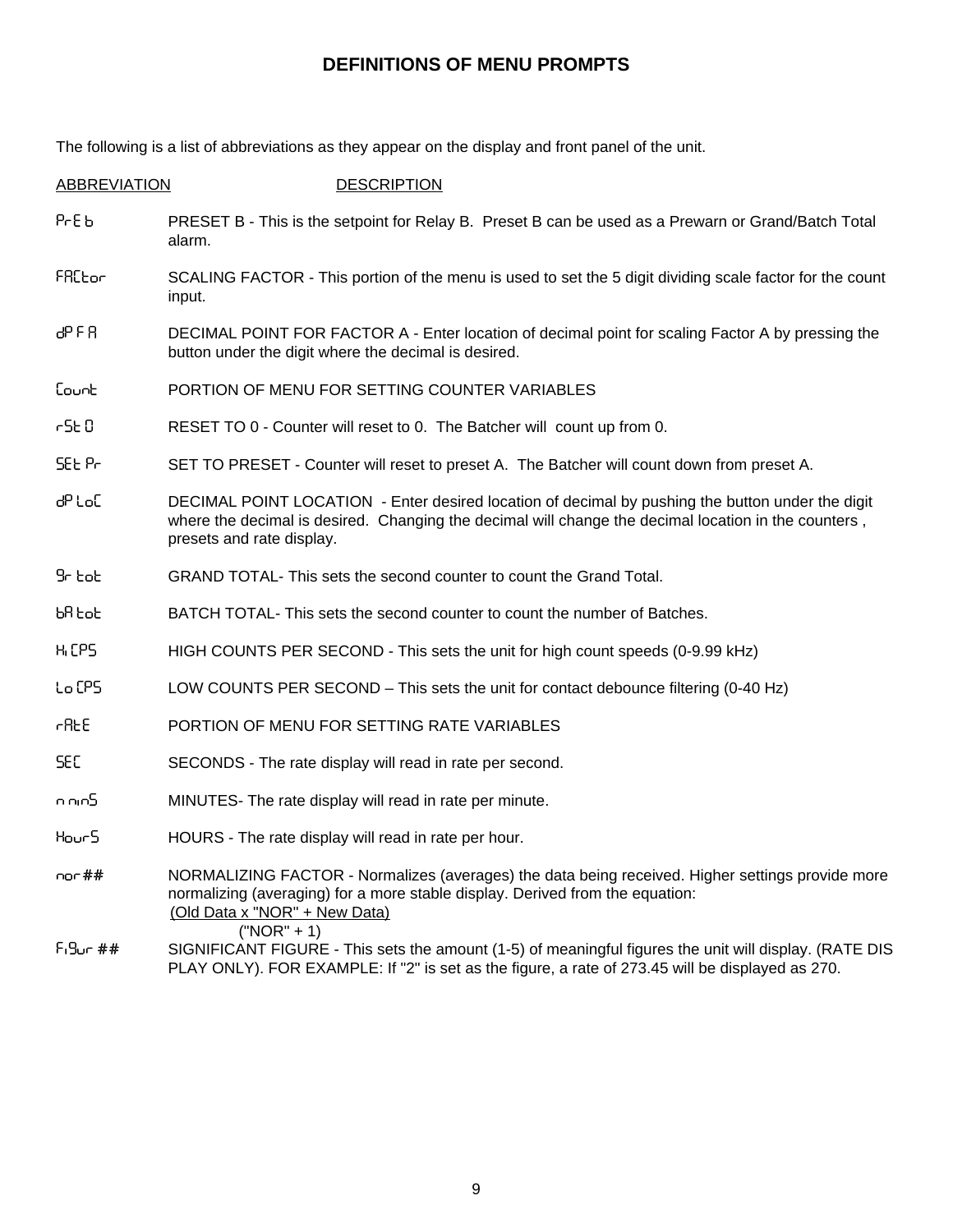# **DEFINITIONS OF MENU PROMPTS**

| <b>ABBREVIATION</b> | <b>DESCRIPTION</b> |
|---------------------|--------------------|
|---------------------|--------------------|

- DLY## DELAY FACTOR The amount of time (02 to 24 sec.) the unit will "look" for valid data, before the display defaults to zero. (RATE DISPLAY ONLY)
- LoC LOCK This portion of the menu allows you to set lock functions (Lock functions apply only to front panel) 1) lock the program (Preset A is still accessible)
	- 2) lock all (locks program & presets; Start & Stop are accessible).
- LC Prg LOCK PROGRAM This will lock the program. Preset A can be changed, start, stop & reset will function when the unit is in the lock mode (lock ON).
- LE RLL LOCK ALL This will lock the program and the presets when the unit is in the locked mode. Preset A can be viewed, but not changed. Start and Stop buttons will still operate.
- CODE LOCK CODE This message (code) will flash on display for approximately 3 seconds. It will be followed by a 5 digit number (xxxxx). The number you enter here will be the code to lock and unlock the unit.
- RELAY RELAY This portion of the menu allows you to set your relay operation variables.
- PrEuu PREWARN When this is selected Relay B energizes when started and drops out at "Preset B" amount before batch is complete.
- TOT RELAY B FOR TOTALIZER When this is selected relay B will activate when the selected Grand or Batch total has reached Preset B.
- b##.## RELAY B DURATION This message will appear when "TOT" is selected. It is the duration which the relay will remain energized (00.01 to 99.99 sec). If 00.00 is selected, the relay will latch until reset. When the duration is not at 00.00, the Grand/Batch totalizer will autorecycle.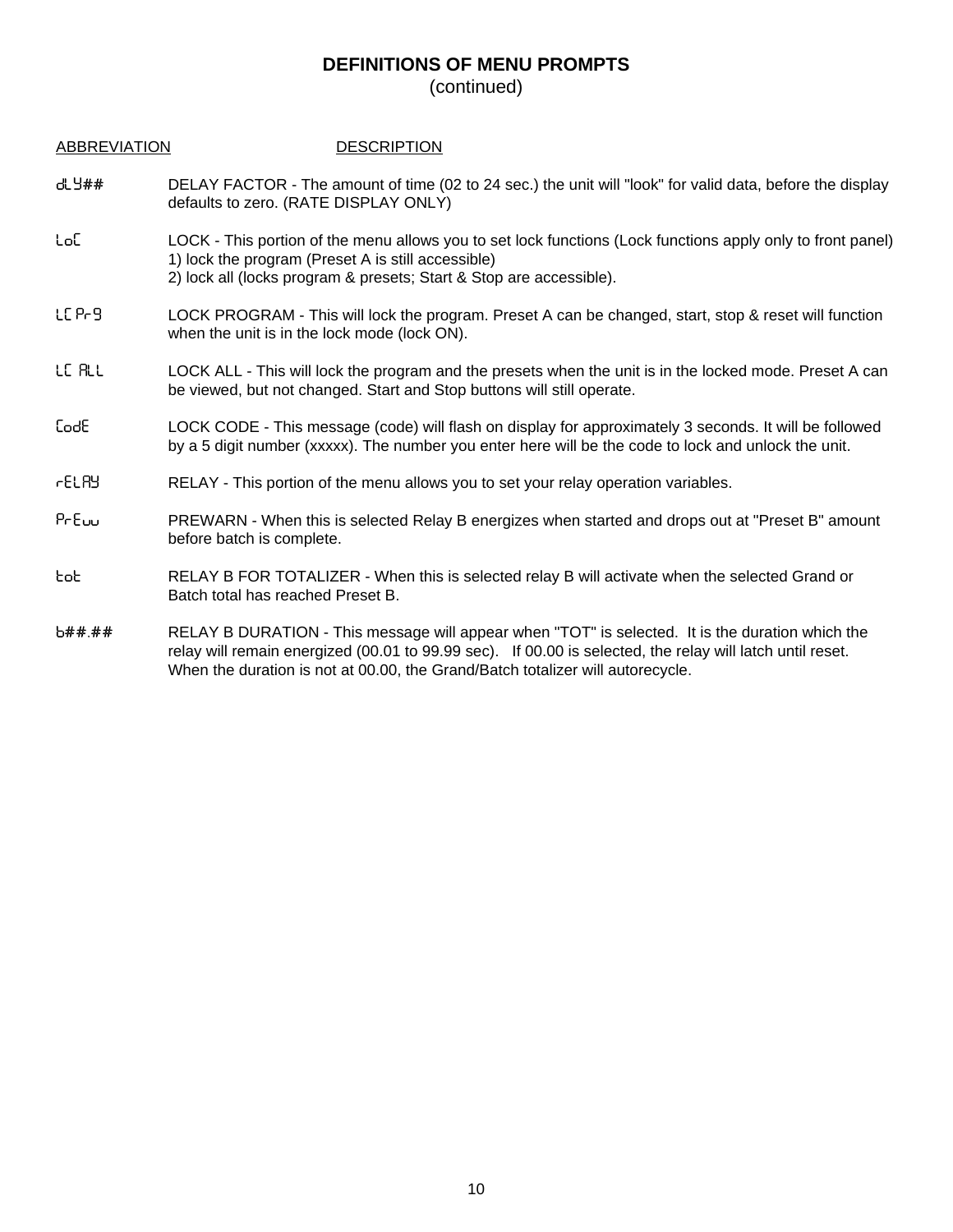# **CALCULATING SCALE FACTORS**

The unit has a programmable scale factor to scale the input pulses. It is a 5 digit , floating decimal divider factor. The factor to enter is the number of pulses per the desired unit of measurement. The factor ranges from 0.0001 to 99999.

Scale factor calculations are simple. Here are some examples:

#### **DECIMAL LOCATION:**

When a decimal is desired for display, special care must be taken when programming the Factor (FRCtor) and Decimal Location  $(d^p \text{LoC})$ . The factor must be entered in pulses per units desired for display. (i.e. pulse per 1 unit, pulses per 0.1 units, pulses per 0.01 units, etc.) The Decimal Location  $(dP\ LoC)$  controls the decimal placement for the display. For each decimal place you move for  $dP$  LoC, you must also move the decimal for the factor ( $dP$  F R).

| <b>Example:</b> The flow sensor outputs 678.4 pulses per gallon. |                      |
|------------------------------------------------------------------|----------------------|
| To display whole gallons (1 gal) enter                           | 678.4 for the factor |
| To display tenths of gallons (0.1 gal) enter                     | 67.84 for the factor |
| To display hundredths of gallons (0.01) gal) enter               | 6.784 for the factor |

#### **SCALING FACTOR EXAMPLES:**

**Flow Batching**: You want to fill a 55.0 gallon drum. The flow sensor gives 387 pulses per gallon. **Solution** - Dial in a scale factor of 38.7 (38.7 to display 0.1 gal; 387 for whole gal.) Under Count, set dPLoC to dPLo.C to read tenths of gallons. Set PRE A at 55.0; Wire Relay A to solenoid valve. **Conveyer Batching:** You want to batch the amount of conveyer distance in feet. An inductive proximity sensor is used to sense a gear on a conveyer. The gear has 15 teeth (15 pulses per revolution). Each revolution of the gear equals 3 feet of conveyer movement. To find the number of pulses per foot, simply divide "15 pulse" by "3 feet"  $(15 \div 3 = 5)$ . **Solution** - There's 5 pulses/foot, enter 5 as the scale factor and the display will read in feet. Set PRE A for the number of feet desired. Wire Relay A to the conveyer RUN control.

#### **Converting Scale Factors**

When different units of measure are given than what is desired, simply convert the given Scale Factors to reflect the desired units using the following calculations.

> Pulses Per Unit (given) = Scale Factor Units Conversion Factor

Use the Units Conversion Chart below when converting the given Scale Factor. Be sure to use the Scale Factor for whole units and divide it by the proper Conversion Factor.

| UNITS CONVERSION CHART |                                   |                  |  |
|------------------------|-----------------------------------|------------------|--|
| divide factor by       | To convert:                       | divide factor by |  |
| 0.3048                 | kg to lb                          | 2.2046           |  |
| 0.0929                 | to $ft^3$                         | 0.0353           |  |
| 0.02832                | to gal                            | 0.2642           |  |
| 7.4805                 | m to ft                           | 3.2808           |  |
| 3.7854                 | $m2$ to $ft2$                     | 10.7639          |  |
| 0.00379                | $\mathrm{m}^3$ to $\mathrm{ft}^3$ | 35.3147          |  |
| 0.1337                 | $m3$ to gal                       | 264.172          |  |
| 8.3378                 | lb to kg                          | 0.45359          |  |
|                        |                                   |                  |  |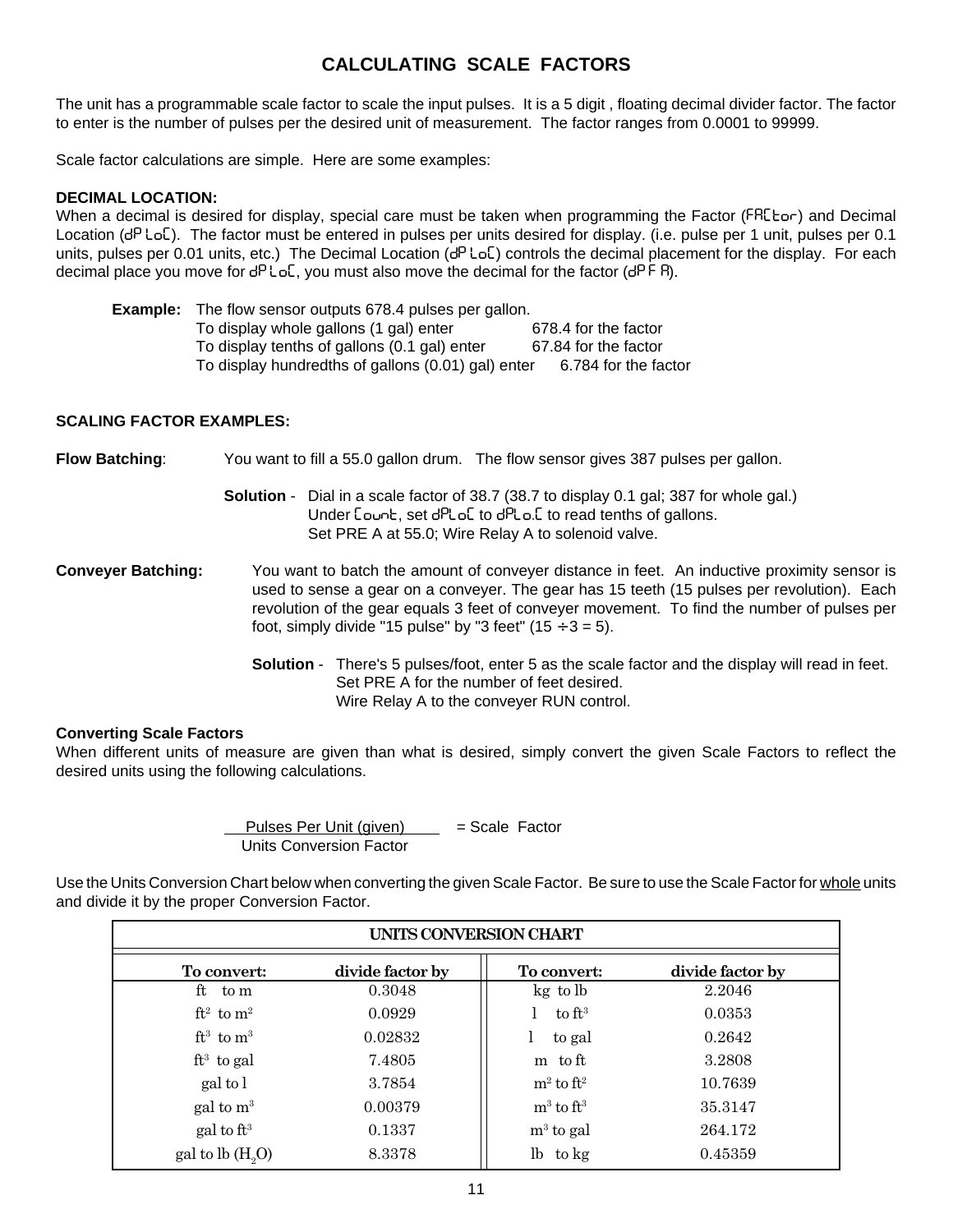| <b>STEP</b>                        | <b>PRESS</b> | <b>DISPLAY</b> | <b>REMARKS</b>                                                                                                                                                                              |
|------------------------------------|--------------|----------------|---------------------------------------------------------------------------------------------------------------------------------------------------------------------------------------------|
| <b>SETTING</b>                     | <b>PRGM</b>  | PrE 6          | This section of the menu is used to set<br>Preset B value.                                                                                                                                  |
| <b>PRESET B</b>                    | <b>ENTER</b> | #####          | This is Preset B. To change, press the<br>arrow key under the digit(s) to change.<br>Press ENTER to enter the displayed<br>value.                                                           |
|                                    |              |                |                                                                                                                                                                                             |
| <b>STEP</b><br>2<br><b>SETTING</b> | <b>PRGM</b>  | $PrE_b$        |                                                                                                                                                                                             |
| <b>SCALING</b><br><b>FACTOR</b>    | <b>PRGM</b>  | FACtor         | This section of the menu is used to set<br>up the scaling factor for the count<br>input.                                                                                                    |
|                                    | <b>ENTER</b> | 8P FRE         | This sets the decimal for factor A.<br>Press the arrow key under the digit<br>where the decimal is desired. To clear<br>the decimal, press the arrow key fur-<br>thest to the right (PRGM). |
|                                    | <b>ENTER</b> | #####          | This is the scaling factor for the count<br>input. To change, press the arrow key<br>under the digit(s) to change. Press<br>ENTER to enter the displayed value.                             |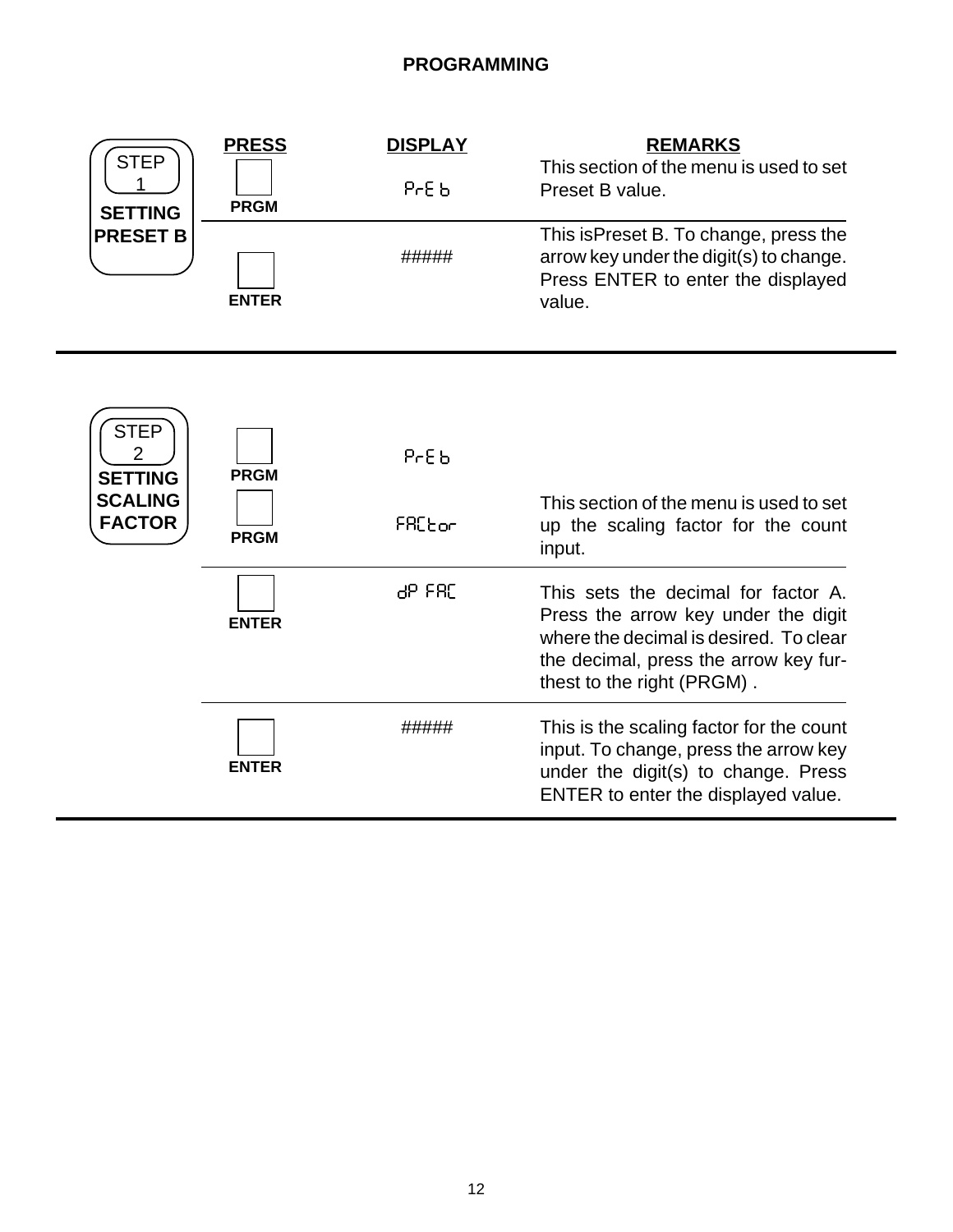| <b>STEP</b>                  | <b>PRGM</b>  | PrE 6                             |                                                                                                                                                                                                                                                   |
|------------------------------|--------------|-----------------------------------|---------------------------------------------------------------------------------------------------------------------------------------------------------------------------------------------------------------------------------------------------|
| 3<br><b>SETTING</b>          | <b>PRGM</b>  | FACtor                            |                                                                                                                                                                                                                                                   |
| <b>THE</b><br><b>COUNTER</b> | <b>PRGM</b>  | Count                             | This section of the menu sets up the<br>counter information.                                                                                                                                                                                      |
|                              | <b>ENTER</b> | r SE O<br>or<br><b>SEE Pr</b>     | Press the PRGM key to choose RST 0<br>(reset to 0, count up) or SET PR (set to<br>preset, count down), press the ENTER<br>key to enter the displayed choice.                                                                                      |
|                              | <b>ENTER</b> | dPtoE                             | This sets the decimal location for the A<br>& B counters. Press the arrow key<br>under the desired digit location. To<br>clear the decimal, press the arrow key<br>furthest to the right. Press the ENTER<br>key to enter the displayed location. |
|                              | <b>ENTER</b> | 9r EoE<br>or<br>ხმხინ             | This section sets the second counter<br>operation. Press the program key to<br>choose GR TOT (Grand Total) or BA<br>TOT (Batch Total). Press the ENTER<br>key to enter the displayed choice.                                                      |
|                              | <b>ENTER</b> | H <sub>1</sub> CPS<br>or<br>LoCPS | Press the PRGM key to choose HIGH<br>CPS (0-9.99KHz) or LOW CPS (0-<br>40Hz). Press the ENTER key to enter<br>the displayed choice.                                                                                                               |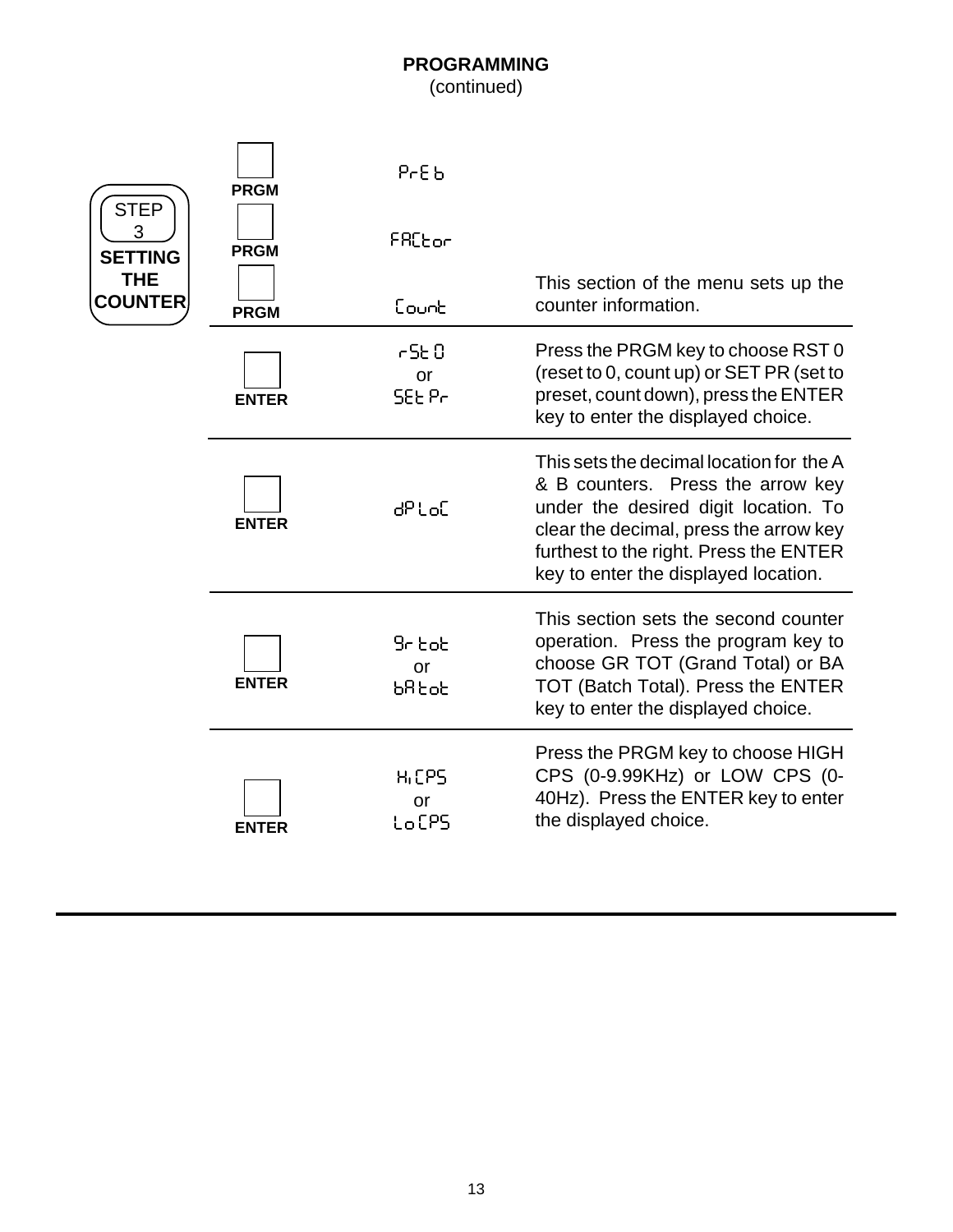| <b>PRESS</b>                                             | <b>DISPLAY</b>                      | <b>REMARKS</b>                                                                                                                                                                                                              |
|----------------------------------------------------------|-------------------------------------|-----------------------------------------------------------------------------------------------------------------------------------------------------------------------------------------------------------------------------|
| <b>PRGM</b><br><b>PRGM</b><br><b>PRGM</b><br><b>PRGM</b> | $PrE_b$<br>FRCEor<br>Eount<br>5∃R F | This section of the menu is used to set up<br>the rate information.                                                                                                                                                         |
| <b>ENTER</b>                                             | SECS<br>n nin5<br>or<br>Hour5       | Press the PRGM key to choose SECS (rate<br>per second), onnos (rate per minute) or<br>Hour5 (rate per hour). Press ENTER to<br>enter displayed choice.                                                                      |
| <b>ENTER</b>                                             | nor $**$                            | This sets the normalizing (averaging) fac-<br>tor. Press the arrow keys under the de-<br>sired digits to change. Press ENTER to<br>enter displayed value.                                                                   |
| <b>ENTER</b>                                             | $F_19$ un #                         | This sets the number of significant figures<br>to be displayed. Press the arrow key un-<br>der the digit to change. Press ENTER to<br>enter displayed value.                                                                |
| <b>ENTER</b>                                             | 6년9 #.#                             | This sets the delay time (2 to 24 sec.) that<br>the unit will "look" for valid input data be-<br>fore the display falls to 0. Press the arrow<br>key under the digits to change. Press EN-<br>TER to enter displayed value. |
|                                                          |                                     |                                                                                                                                                                                                                             |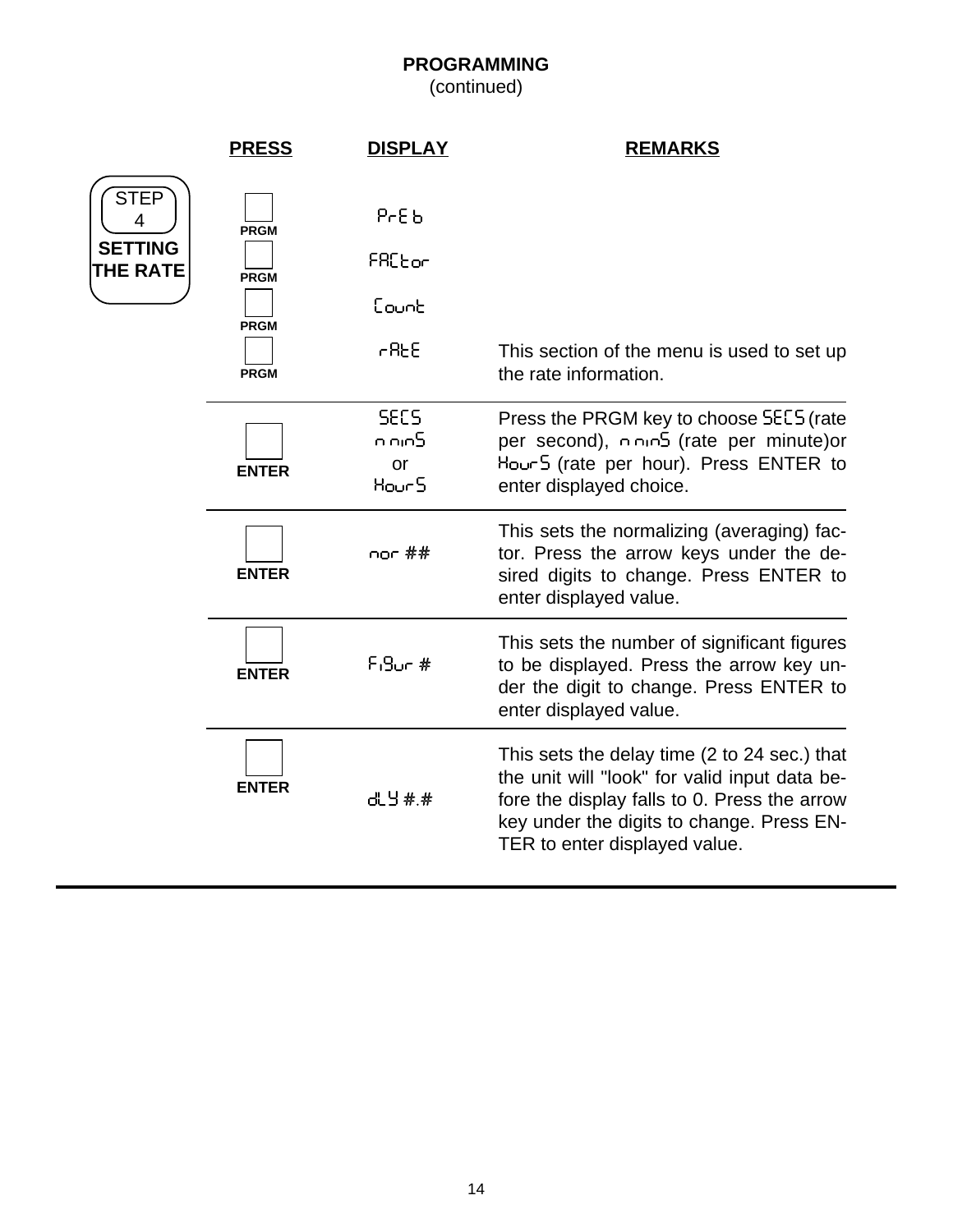|                                             | <b>PRESS</b> | <b>DISPLAY</b>                                  | <b>REMARKS</b>                                                                                                                                                                                                                                        |
|---------------------------------------------|--------------|-------------------------------------------------|-------------------------------------------------------------------------------------------------------------------------------------------------------------------------------------------------------------------------------------------------------|
| <b>STEP</b>                                 | <b>PRGM</b>  | PrE 6                                           |                                                                                                                                                                                                                                                       |
| 5<br><b>SETTING</b>                         | <b>PRGM</b>  | <b>FRCEor</b>                                   |                                                                                                                                                                                                                                                       |
| <b>LOCK</b>                                 | <b>PRGM</b>  | Count                                           |                                                                                                                                                                                                                                                       |
|                                             | <b>PRGM</b>  | <b>AREE</b>                                     |                                                                                                                                                                                                                                                       |
|                                             | <b>PRGM</b>  | toC.                                            | This section of the menu is used to set up<br>the lockout type and code number.                                                                                                                                                                       |
|                                             | <b>ENTER</b> | LC PS<br><b>or</b><br>LEALL                     | LC $PG =$ Locks program but presets and<br>reset are accessible. (see description)<br>LC ALL= Locks all keypad buttons except<br>START, STOP & VIEW.<br>Press the PRGM button to toggle between<br>choices; Press ENTER to enter displayed<br>choice. |
|                                             | <b>ENTER</b> | CodE<br><b>Flashes</b><br>followed by:<br>***** | After CODE flashes the display will show the<br>existing lock code. To change the code press<br>the key under each digit to be changed. Press<br>ENTER to enter displayed value.<br>(see below to turn lock ON or OFF)                                |
| <b>SETTING</b><br><b>THE</b><br><b>LOCK</b> | <b>LOCK</b>  | CodE<br><b>Flashes</b><br>followed by:<br>0     | Key in the lock code (see programming step<br>4) by pressing the keys under the digits to be<br>changed. Press the ENTER key to enter the<br>displayed code.                                                                                          |
| <b>STATUS</b>                               | <b>ENTER</b> | toC<br>or<br>untoE                              | After the code is entered the unit will display<br>LOC (unit is locked) or UN LOC (unit is un-<br>locked). This message will be displayed for<br>approximately 3 seconds before the unit re-<br>turns to the run mode.                                |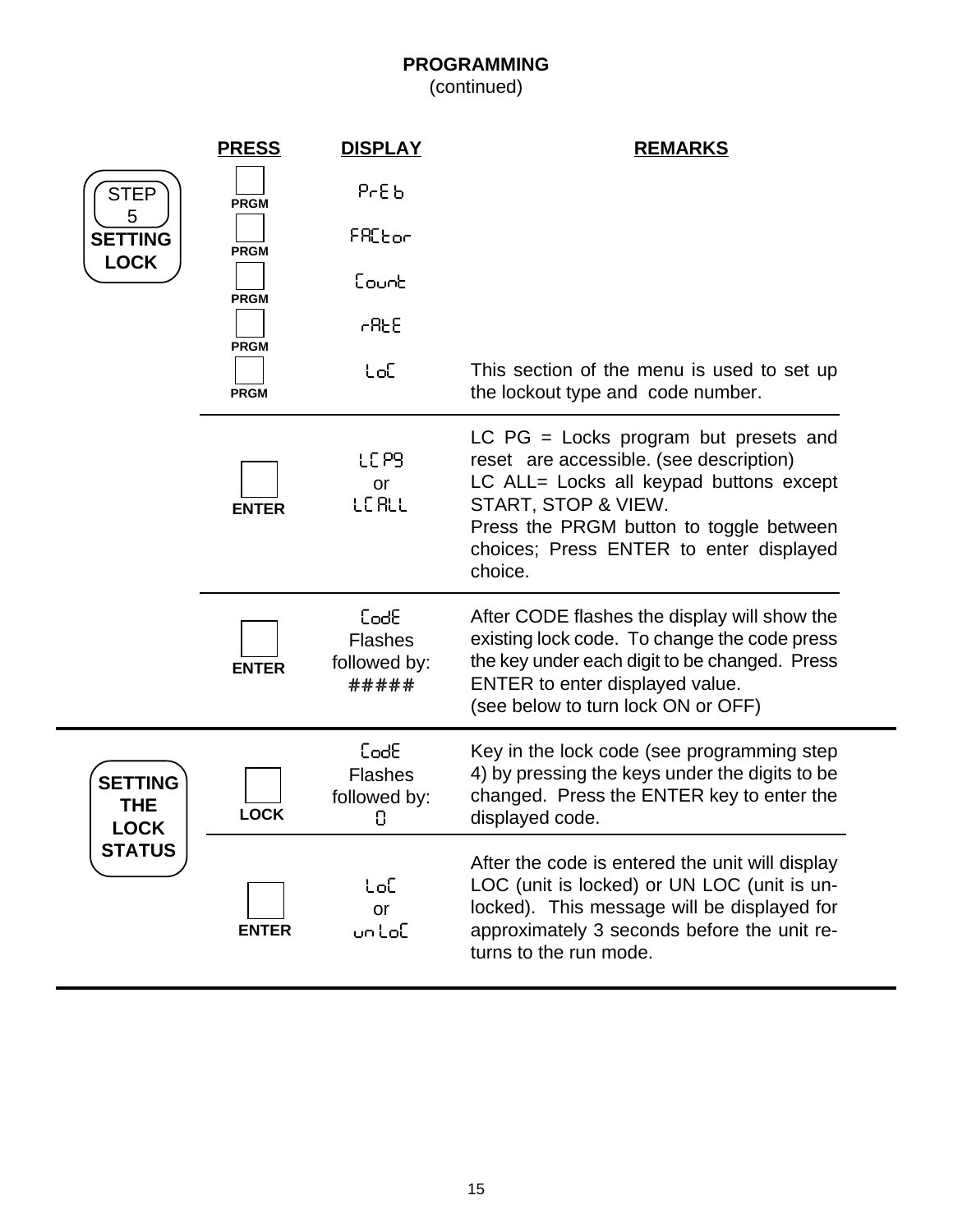|                                                | <b>PRESS</b> | <b>DISPLAY</b>                               | <b>REMARKS</b>                                                                                                                                                                                                |
|------------------------------------------------|--------------|----------------------------------------------|---------------------------------------------------------------------------------------------------------------------------------------------------------------------------------------------------------------|
|                                                | <b>PRGM</b>  | PrE 6                                        |                                                                                                                                                                                                               |
| <b>STEP</b>                                    | <b>PRGM</b>  | FRCtor                                       |                                                                                                                                                                                                               |
| 6                                              | <b>PRGM</b>  | Count                                        |                                                                                                                                                                                                               |
| <b>SETTING</b><br><b>THE</b><br><b>RELAYS</b>  | <b>PRGM</b>  | r REE                                        |                                                                                                                                                                                                               |
|                                                | <b>PRGM</b>  | toC                                          |                                                                                                                                                                                                               |
|                                                | <b>PRGM</b>  | 6ELAY                                        | This section sets up the relay information.                                                                                                                                                                   |
|                                                | <b>ENTER</b> | tot<br>or<br>PrEuu                           | Press the PRGM key to choose TOT (Relay<br>B assigned to total) or PREW (Relay B as-<br>signed to prewarn). Press enter when the<br>desired choice is displayed.                                              |
|                                                | <b>ENTER</b> | 5##.##                                       | This will only appear if tot selected. This is<br>the duration (.01 to 99.99 sec) that relay B<br>will remain energized. If 00.00 is selected,<br>the relay will latch until reset.                           |
|                                                |              |                                              |                                                                                                                                                                                                               |
| <b>SETTING</b><br><b>THE</b><br><b>PRESETS</b> | <b>PREA</b>  | PrER<br>Followed by<br>last PRE A<br>entered | PRE $A =$ Preset A (Batch Amount); The set<br>point at which output A will drop out after<br>started. If the displayed value is not the<br>desired preset, press the key(s) under the digit<br>to be changed. |
|                                                | <b>PRGM</b>  | PrE 6                                        | $PRE B = Present B$ ;<br>a) bob selected<br>The set point at which<br>output B will energize.                                                                                                                 |
|                                                |              |                                              | b) PrEuu selected<br>The number of counts<br>before batch ends that<br>output B will drop out.                                                                                                                |
|                                                |              |                                              | If the displayed value is not the desired preset,<br>press the key(s) under the digit to be changed.                                                                                                          |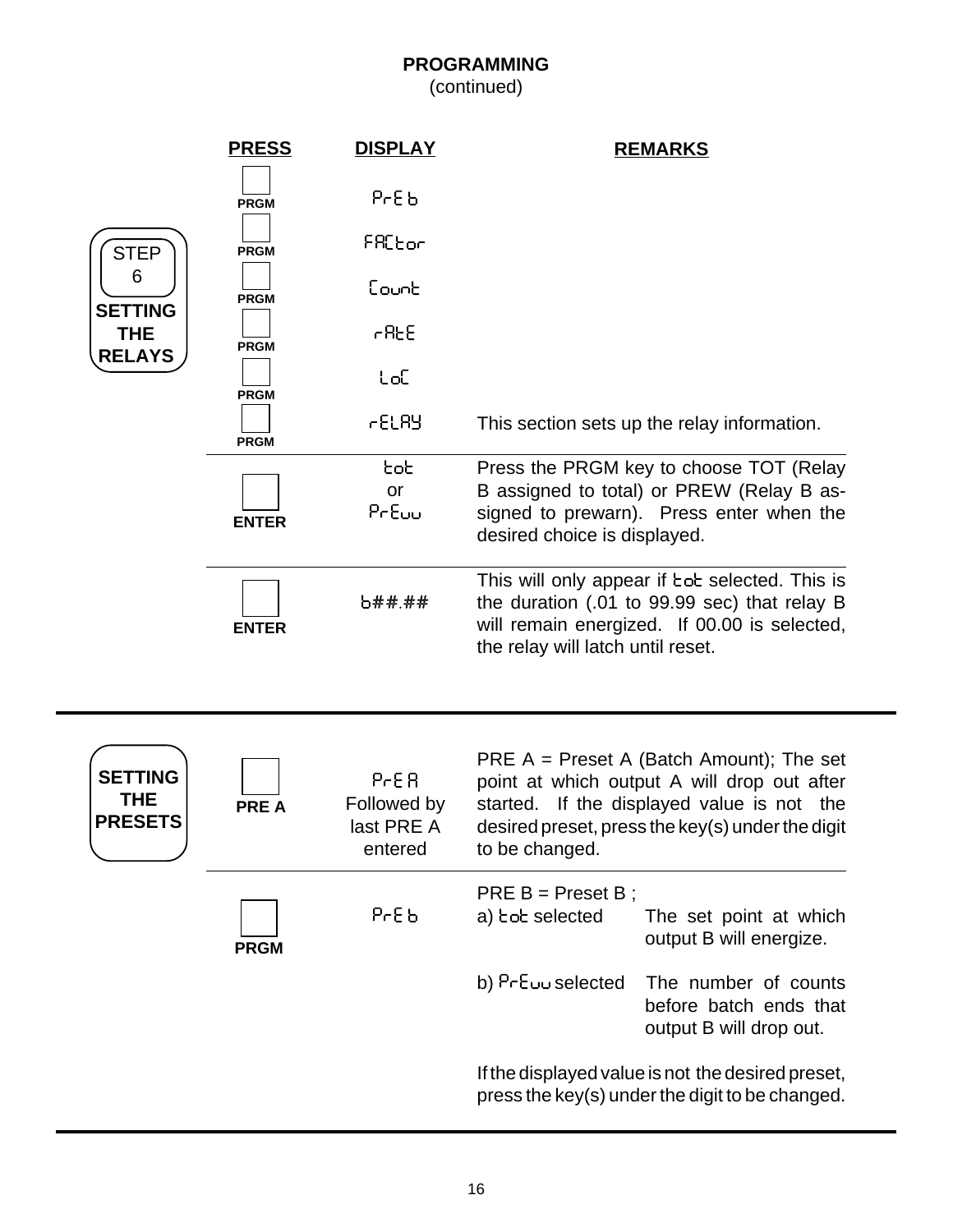# **RS 232 & RS422 INTERFACE CARD OPERATION**

#### **RS 232/422 SET-UP:**

All serial communication mode changes must be done through serial communications. Mode changes cannot be done through the front panel. To initialize the unit, place a jumper between pin 7(+12V )[bottom board] and pin 1(init) [DB -9 connector] on initial power up. The unit defaults to: 300 baud rate,"MARK" parity and device number 01. To enter the program mode you must set your terminal for 300 baud rate and "MARK" parity. Next, type D1(s), **(s)= space bar**. The unit will echo back "DEVICE #1:". Now type EP (enter program) and a carriage return (enter). The unit will echo back "PROGRAM SETTING". You are now in the programming mode.

#### **SETUP PROCEDURE:**

The following sections consist of the communications setup options as they appear in the menu. (If you wish to exit the program mode, at any time you can hit the "escape key" (Hex Code: 1B) and the unit will save the changes made but not effect the remaining data values.) When each section of the setup menu is displayed, the current data will appear in the < > signs. If you wish to change the data, type in the number of the desired choice and press return (enter). If you wish to keep the current data, simply press return.

#### **DEVICE NUMBER:**

Each unit in the hook-up must be assigned it's own device number (1 to 99). Zero is reserved for a dedicated hook-up to only one terminal, and it's transmit output line remains in an "on" active state. The device number is entered in the program mode. The unit will prompt you:

DEVICE# <XX>?

 If XX is the desired device number press return (enter), if not enter the desired number after the question mark and press return (enter).

#### **BAUD RATE:**

The baud rate is the speed at which data is transmitted, expressed in bits per second. Baud rates of 300, 600, 1200, 2400, 4800 or 9600 are available. When in the baud rate section of the menu, the unit will list :

BAUD RATES: 1:300 2:600 3:1200 4:2400 5:4800 6:9600 then prompt you: BAUD RATE <300>?

Press return (enter) if this is the desired baud rate or enter the assigned number of one of the six possible baud rates. If an invalid baud rate is entered the unit will prompt you to choose another baud rate. This will occur until a valid baud rate is entered or escape is pressed.

#### **PARITY:**

Parity is a bit of information that is inserted before the stop bit and is used to help check if the transmission is correct. When setting the parity you may select "ODD" (parity bit is logic 0 if total number of logic 1's in the first seven data bits is odd),

"EVEN" (parity bit is logic 0 if total number of logic 1's in the first seven data bits is even), "MARK" (parity bit is always logic 1 - High / Mark) or "SPACE" (parity bit is always logic 0 - Low / Space). If a "MARK" parity is chosen, it will appear that two stop bits are used. Use the "MARK" parity with terminals using parity "OFF" or "NONE". These terminals ignore the parity. The unit does not check the parity but does transmit the parity chosen. When setting the parity, the unit will print: PARITIES:

MARK-0 SPACE-1 EVEN-2 ODD-3

Then the unit will prompt you:

PARITY<MARK>?

If this is the desired parity press return (enter), if it isn't enter the number of the desired parity then press return (enter).

#### **STROBE LIST:**

The serial interface card is also equipped with a strobe line. When the strobe line is triggered, a chosen set of data will be transmitted to be displayed or printed. The selections for the display list are entered in the program mode. Enter "1" to add selections to the list and enter "0" to delete selections from the list. The six available items for the strobe display list are: (1) Preset A, (2) Preset B, (3) K-Factor A, (4) Rate of A, (5) Count A (Batch), (6) Grand / Batch Counter (Count B).

ENTER STROBE LIST:

DO NOT DISPLAY-0 DISPLAY-1 The unit will prompt you: PRESET A<DISPLAY>? PRESET B<DISPLAY>? K-FACTOR A<DISPLAY>? RATE<DISPLAY>? COUNT A<DISPLAY>? COUNT B<DISPLAY>? If the above choices are entered, when the strobe line is triggered (3-30V positive pulse) the unit will transmit: DEVICE# 1: PA XXXXX PB XXXXX KA XXXXX DR XXXXXX DA XXXXXX DB XXXXXX (SEE COMMANDS BELOW FOR DESCRIPTION OF COM-MAND CODES). Each time the strobe line gets triggered the unit will transmit this data unless the program mode is entered and the strobe list altered.

After these four items have been entered they will remain unaltered unless the program mode is entered again and the values changed. The unit is now set and must be addressed by it's device number to come on line again.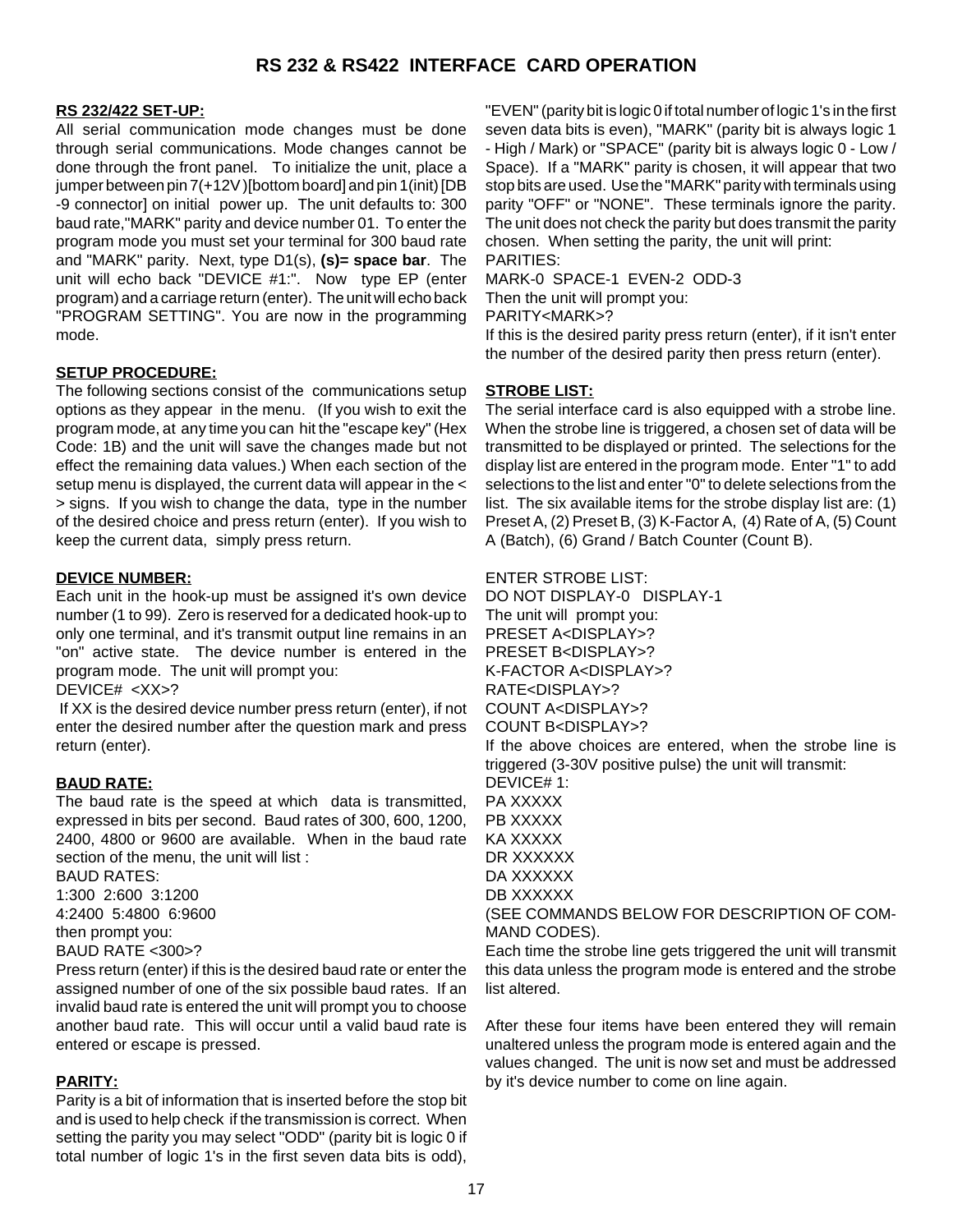#### **SERIAL INPUT COMMANDS:**

To get a unit on line you must address it by it's device number. This is done by typing DXX(S), XX= device number. The unit comes on line and echoes back DEVICE# XX. Insure that "DEVICE# XX:" is received before requests are sent. The unit is now ready to receive a command or string of commands separated by a space. A carriage return (enter) will enter the commands and processing of requests begins. The carriage return (Hex Code "D") puts the unit "off line" after data is processed.

#### COMMANDS:

| EP Unit will enter program mode.                       |
|--------------------------------------------------------|
| DA Unit will display (transmit) Count A.               |
| DB Unit will display (transmit) Count B.               |
| DR  Unit will display (transmit) rate A.               |
| GO  Unit will START. (relays energize)                 |
| STUnit will STOP if batch is in progress               |
| (relays drop out)                                      |
| KA Unit will display K-factor A.                       |
| †*KA(S)XXXXX  Unit will load K-factor A with entered   |
| number.                                                |
| PA Unit will display Preset A.                         |
| †PA(S)XXXXX  Unit will load Preset A with entered num- |
| ber.                                                   |
| PB Unit will display Preset B                          |
| †PB(S)XXXXX  Unit will load Preset B with entered num- |
| ber.                                                   |
| RA Counter A will reset                                |
| †*RA(S)XXXXXX  Unit will set Counter A to              |
| entered number.                                        |
| RB Counter B will reset.                               |
| †*RB(S)XXXXXX Unit will reset Batch / Grand Counter    |
| (Counter B) to entered number.                         |
|                                                        |

**\*THE UNIT WILL RECOGNIZE A DECIMAL IF ONE IS PLACED IN ANY OF THESE DATA VALUES.**

#### **†THE UNIT WILL ONLY RECOGNIZE THE LAST FIVE DIGITS ENTERED (SIX DIGITS FOR RA & RB). IF A NEGATIVE SIGN IS PRESENT, IT WILL NOT BE CHANGED.**

The following is an example of requests and responses: Transmit from terminal Receive from unit

(s)=Space D5(s) [Unit #5 Activated] DEVICE# 5: PA(s)12345(s)PA PA 12345 PA KA(s)1576(s)KA KA 1576 KA RA(s)RB[RETURN] RA RB (UNIT PRESETS AND A K-FACTOR ARE SET AND BOTH COUNTERS ARE RESET) 12345

1576

#### **SERIAL INTERFACE OPERATION:**

Data is received and transmitted over standard EIA RS232 or RS422 levels. Each ten bit character is made up of a start bit, seven bit ASCII code, a parity bit and a stop bit. Device number, baud rate, parity and strobe list are entered in the program setup mode and will remain in memory even if power is lost.

The input impedance of RS232 is 3KΩ to 7KΩ worst case. The terminal addressing the unit must be capable of driving all loads in the loop. The input impedance of RS422 is much higher and there should be no problem driving as many as 99 units. The transmit line remains in a high impedance "off" state until addressed. Only one unit is to be on line at a time!!! More than one unit on line could damage the unit or destroy the transmitted data.

When the unit is active (on line) it will operate in a full duplex, echo back mode, so that data sent from the terminal will be transmitted back for verification. When the unit is "on line", use the proper serial transmit commands to request data or set a new value. Up to 80 characters of data can be linked together and transmitted to the unit in a string as long as there is a space between the commands. If an error is made, a correction can be made by back spacing and retyping correct data before the return (enter) is sent. Once a return (enter) is sent, the unit begins processing the data and will transmit the requested data on a non-priority basis over the data transmit line. A keypad entry or incoming data will halt the data communication cycle. Therefore, there should be a pause after data is requested to insure that all data has been transmitted before making another request or addressing another unit. If the unit is not busy, it should not take longer than 300 msec to process each request. To find the cycle time to process and transmit a request, calculate the bit transmit time by using this formula:  $[(1 \div \text{baud rate}) \times (80) + .005] \times$ number of requests made. This time will be extended if the unit must service the front keypad. If transmission has not started within two seconds after data is requested, it can be assumed that there is a problem. The unit transmits a carriage return and line feed after each data value. Any new communication must be started with DXX(S) (device number and space).

#### **RS232/RS422 - IBM-PC INTERFACE:**

The following program is for IBM basic to set up RS232/RS422 on serial port (#1) at 300 baud. Run this program after connecting the serial interface connections.

10 SCREEN 0,0:WIDTH 80

20 CLS:CLOSE

30 OPEN "COM1:300,n,7,1,CS,DS,CD" AS #1

40 ON ERROR GOTO 110

50 B\$=INKEY\$

60 IF B\$< >"" THEN PRINT #1,B\$;

70 IF EOF (1) THEN 50

80 A\$=INPUT\$ (LOC(1),#1)

```
90 PRINT A$;
```

```
100 GOTO 50
```
110 RESUME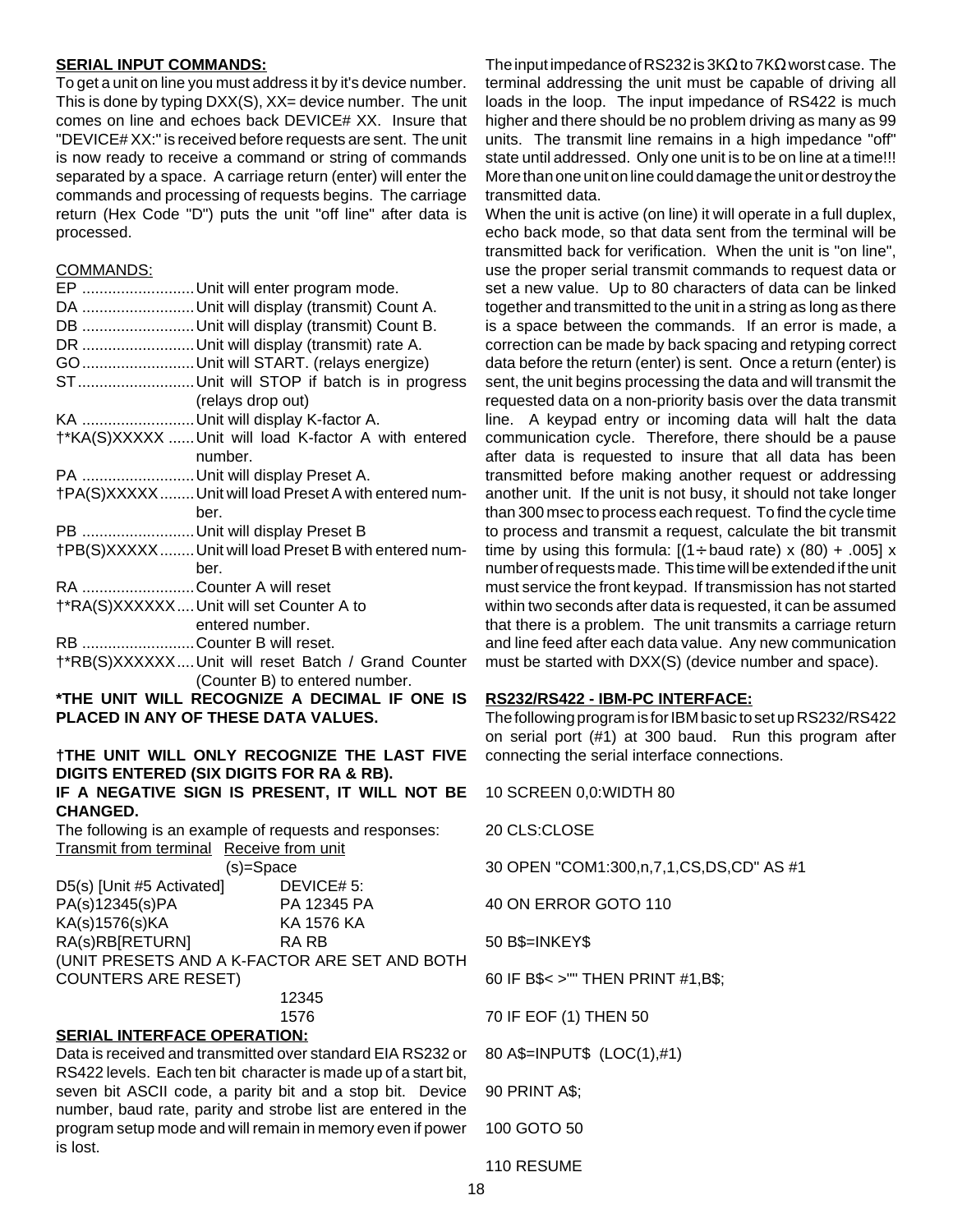# **RS232 & RS422 WIRING**

#### **RS232 / RS422 Connector:**



#### **Computer Hookup:**

**RS 232:** When connecting the unit to a computer with RS 232 communication, only three connections are needed. These connections are: Receive data, Transmit data and Ground. The connections should be made as follows:

**RS 422:** When connecting the unit to a computer with RS 422, five connections are needed. These connections are: Receive data A (+), Receive data B (-), Transmit data A (+), Transmit data B (-) and Ground. The connections should be made as follows:



#### **Printer Hookup:**

When connecting the unit to a printer, you must first program the desired baud rate, parity and strobe list with a computer. After the unit is programmed it can be connected to the printer. Connect the transmit line(s) of the unit to the receive line(s) of the printer and be sure that both devices have common grounds. When the strobe line is triggered the unit will transmit the selected strobe list which you had previously programmed.



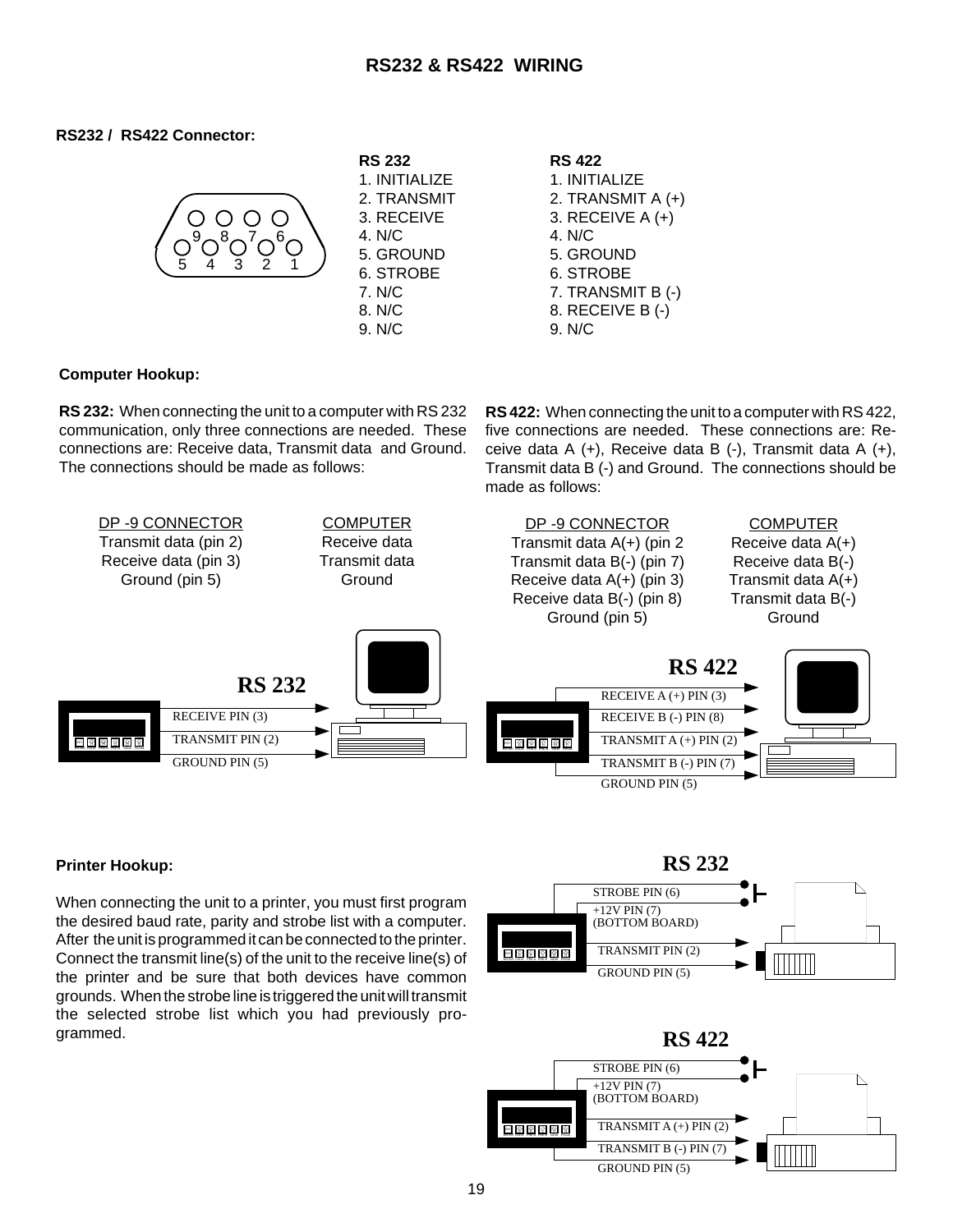# **ANALOG OUTPUT OPTION**

#### **Description:**

An optional 4-20mA (0-20mA) is available. The output can be programmed to track rate or total. This feature is available by adding suffix A to the part number. Connections are via a 2 terminal pluggable screw connector.

#### **Connections:** (see FIG. 1)

PIN13 supplies the 12 to 18 VDC to power the current loop. PIN14 is the control sink driver

#### **Accuracy:**

50uA worst case

#### **Compliance Voltage:**

3 to 30 VDC non conductive

#### **Setup:**

The optional analog output feature uses 4 dip switches on the back for setup. These switches are used as follows:

- **SW1 -** View or change "set low" and/or "set high" values
- **SW2** Select output for rate or total
- **SW3** Select 4-20mA or 0-20mA
- **SW4** Calibrate the unit.

After the regular parameters shown in the programming flowchart have been set, locate the 4 switches on the back of the unit. (see FIG. 1)

#### **Switch Settings:**

**SWITCH 1:** Enter Analog Low & High (normally off)

Switch 1 is used to load in the low (4mA or 0mA) and/or the high (20mA) output settings. With power on, set switch 1 ON (up).

LOW SETTING is viewed or changed by pressing PRE A. If the displayed value is correct, press ENTER. If not, press buttons A through E to step to the desired value and press ENTER. (disregard the display which will show the last count reading).

HIGH SETTING is viewed or changed by pressing PRE B. If the displayed value is correct, press ENTER. If not, press buttons A through E to step to desired value and press ENTER.

Return switch 1 to OFF (down) position, PRE A and PRE B buttons now function to view or change relay trip values.

#### **SWITCH 2:** Select Count or Rate

SW2 OFF (down): Analog output follows rate SW2 ON (up): Analog output follows count

#### **SWITCH 3:** Select 4-20mA or 0-20mA

SW3 OFF (down): Selects 4-20mA output range SW3 ON (up): Selects 0-20mA output range

#### **SWITCH 4:** Calibrate (normally off)

Switch 4 is used for calibration. Calibration is done at the factory and should not be needed (see SWITCH 1 to enter high and low values). If recalibration is desired, a calibrated 20mA ammeter with 1uA resolution is needed. Attach the "+" lead of the meter to pin 13 and the "-" lead to pin 14. Set switch 4 ON (up). The unit will output approximately 20.000mA and a decimal will light in the third position. Read the output using the ammeter. Press PRE A. If the display is the same as the ammeter reading, press ENTER. If not, press buttons A through E to step to ammeter reading and ENTER. (Disregard display which now shows the last count reading with decimal point in third position) Return switch 4 to OFF (down) position.

#### **RS232 & RS422 Operation:**

When the unit is suppled with RS232 or RS422, the analog output "low" and "high" settings can be accessed and changed through the serial port. The codes are as follows:

- **AL** Unit will display (transmit) analog out "low" value.
- **AL(S)XXXXX** Unit will load analog out "low" with entered number.  $(S)$  = space
- **AH** Unit will display (transmit) analog out "high" value.
- **AH(S)XXXXX** Unit will load analog out "high" with entered number.  $(S)$  = space

#### **FIG. 1**



#### **Typical Wiring:**

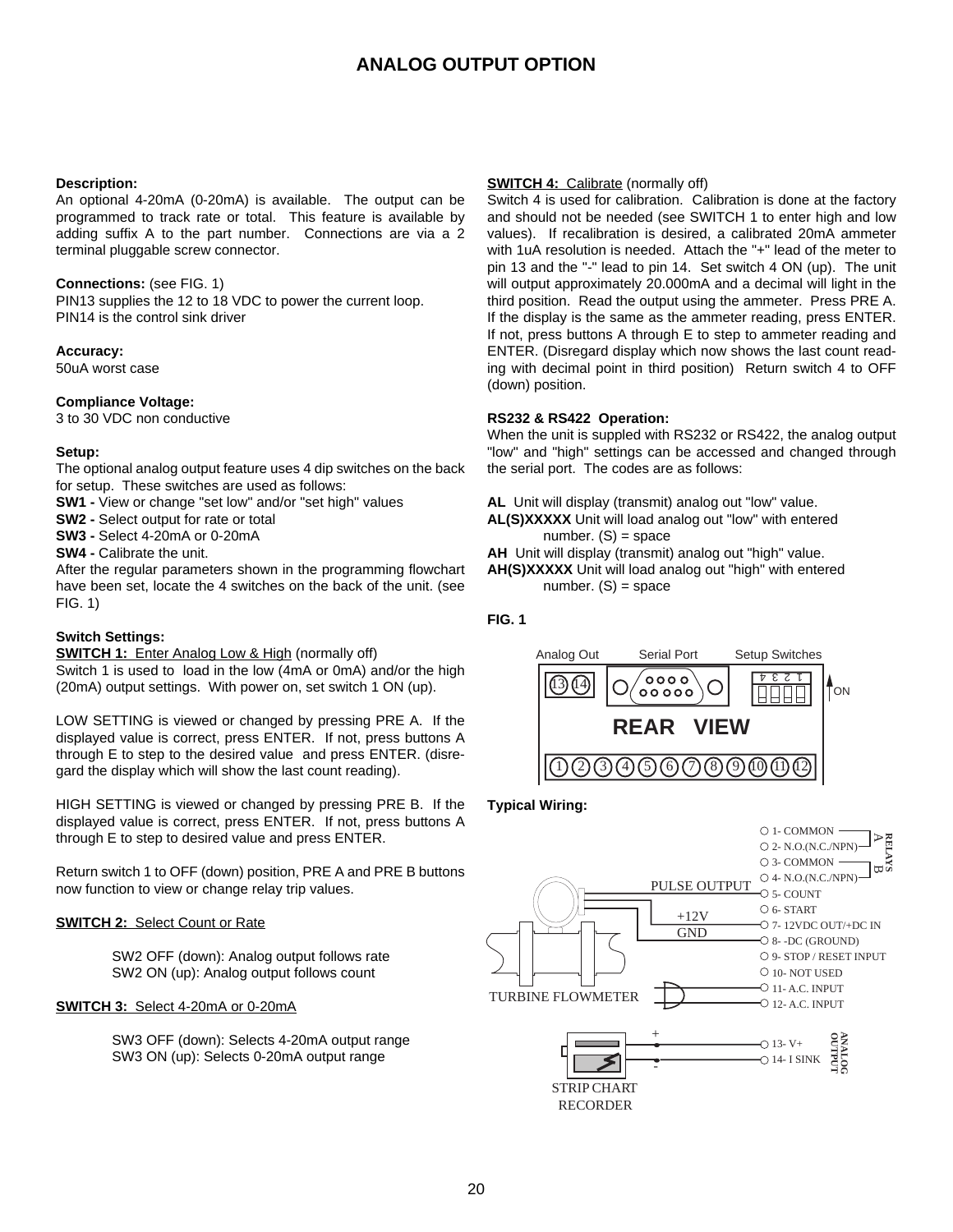# **TROUBLESHOOTING GUIDE**

| <b>PROBLEM</b>                                                            | <b>POSSIBLE CAUSES</b>                                                                                                                                                             | <b>SOLUTIONS</b>                                                                                                                                                                                                                                                                                                                                                                                       |
|---------------------------------------------------------------------------|------------------------------------------------------------------------------------------------------------------------------------------------------------------------------------|--------------------------------------------------------------------------------------------------------------------------------------------------------------------------------------------------------------------------------------------------------------------------------------------------------------------------------------------------------------------------------------------------------|
| Power is applied to unit but the display<br>does not light.               | 1. AC or DC power wiring is incorrect.                                                                                                                                             | 1. Recheck power wiring                                                                                                                                                                                                                                                                                                                                                                                |
| Unit works, but occasionally the display<br>freezes or skips counts.      | 1. Line noise is affecting the processor<br>due to a current spike or surge.                                                                                                       | 1. Use a different power supply or<br>install a surge suppressor.                                                                                                                                                                                                                                                                                                                                      |
| Input signal is connected but the unit<br>does not count or display rate. | 1. Input wiring is incorrect.<br>2. Scale factors are incorrect.<br>3. Transmitting device is defective.<br>4. Wrong debounce filtering selected.<br>5. Batcher is defective.      | 1. Recheck input wiring.<br>2. Recheck scale factors and factor<br>calculations.<br>3. Replace transmitting device.<br>4. Recheck debounce filtering selection<br>"hi cps" or "lo cps".<br>5. To confirm set scale factor at one<br>and connect a wire to pin #7 and<br>touch it to pin # 5 (input A). Each<br>time pin #5 is touched counter A<br>should count once. If not, call<br>factory for RMA. |
| Rate is displaying: r FFFFF.                                              | 1. The unit is trying to display a<br>number which it can't (too small or<br>too large).<br>2. Line noise affected unit on power<br>up.                                            | 1. Check scaling factor, if it is correct,<br>lower the number of significant<br>figures.<br>2. Reprogram the unit and be sure to<br>enter a decimal (enter one and re<br>move it if a decimal is not desired).                                                                                                                                                                                        |
| Relays are not activating properly.                                       | 1. START not activated.<br>2. Wrong relay duration.<br>3. Relay set for wrong activation<br>i.e. Ept instead of PrEuu.                                                             | 1. Relay A (and B if Prewarn) will only<br>energize when start is activated.<br>2. Recheck programmed relay duration.<br>3. Recheck programmed relay<br>activation mode.                                                                                                                                                                                                                               |
| Grand / Batch Counter resets before<br>reaching 999999.                   | 1. Relay duration is set at a value other<br>than 00.00. This causes the counter<br>to auto-reset at the preset.                                                                   | 1. If Relay B output is not being used,<br>set the relay duration to 00.00.                                                                                                                                                                                                                                                                                                                            |
| Various menu items are not being dis-<br>played.                          | 1. The menu flow chart and the setup<br>steps show the setup for units with<br>all of the available options. Options<br>not ordered will be suppressed in<br>the programming menu. | 1. Disregard any menu items<br>which appear on the flowchart and<br>setup steps, but do not appear on<br>the unit's display.                                                                                                                                                                                                                                                                           |